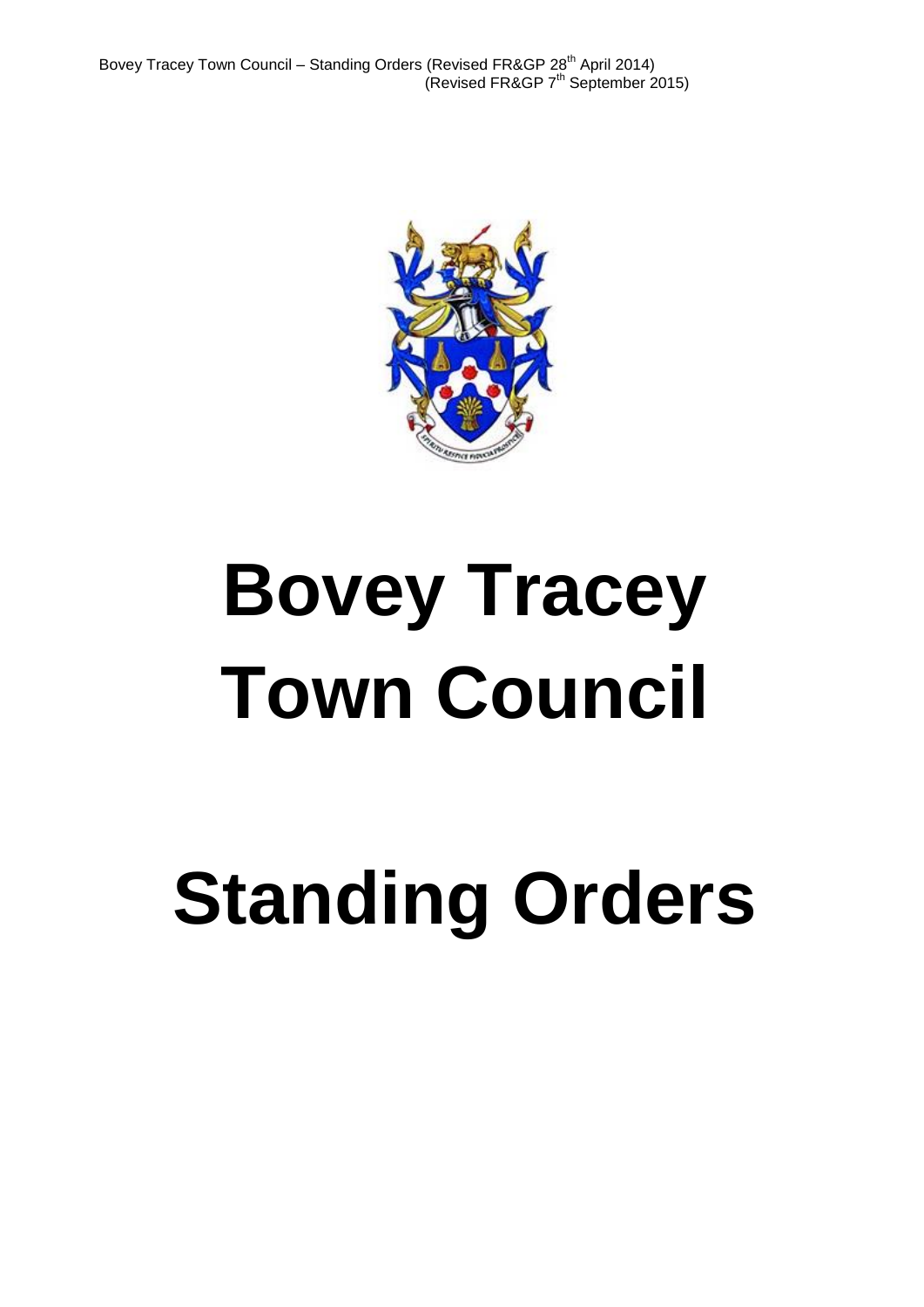## **How to use standing orders**

Standing orders are the written rules of a local council. They are used to confirm a council's internal organisational, administrative and procurement procedures and procedural matters for meetings. They are not the same as the policies of a council but they may refer to them. A local council must have standing orders for the procurement of contracts.

Meetings of full council, councillors, the Responsible Financial Officer and Proper Officer are subject to many statutory requirements. A council should have standing orders to confirm those statutory requirements. A council should have standing orders to control the number, place, quorum, notices and other procedures for committee and sub-committee meetings because these are subject to fewer statutory requirements. If it does not, committees and sub-committees may adopt their own standing orders.

Model standing orders that are in bold type contain statutory requirements. It is recommended that councils adopt them without changing them. Other model standing orders not in bold are designed to help councils operate effectively but do not contain statutory requirements so they may be adopted as drafted or amended to suit a council's needs. For convenience, the word "councillor" is used in model standing orders and includes a non-councillor with or without voting rights unless otherwise stated.

A model standing order that includes brackets like this '( )' requires information to be inserted by a council. A model standing order that includes the term 'OR' provides alternative options for a council to choose from when determining standing orders.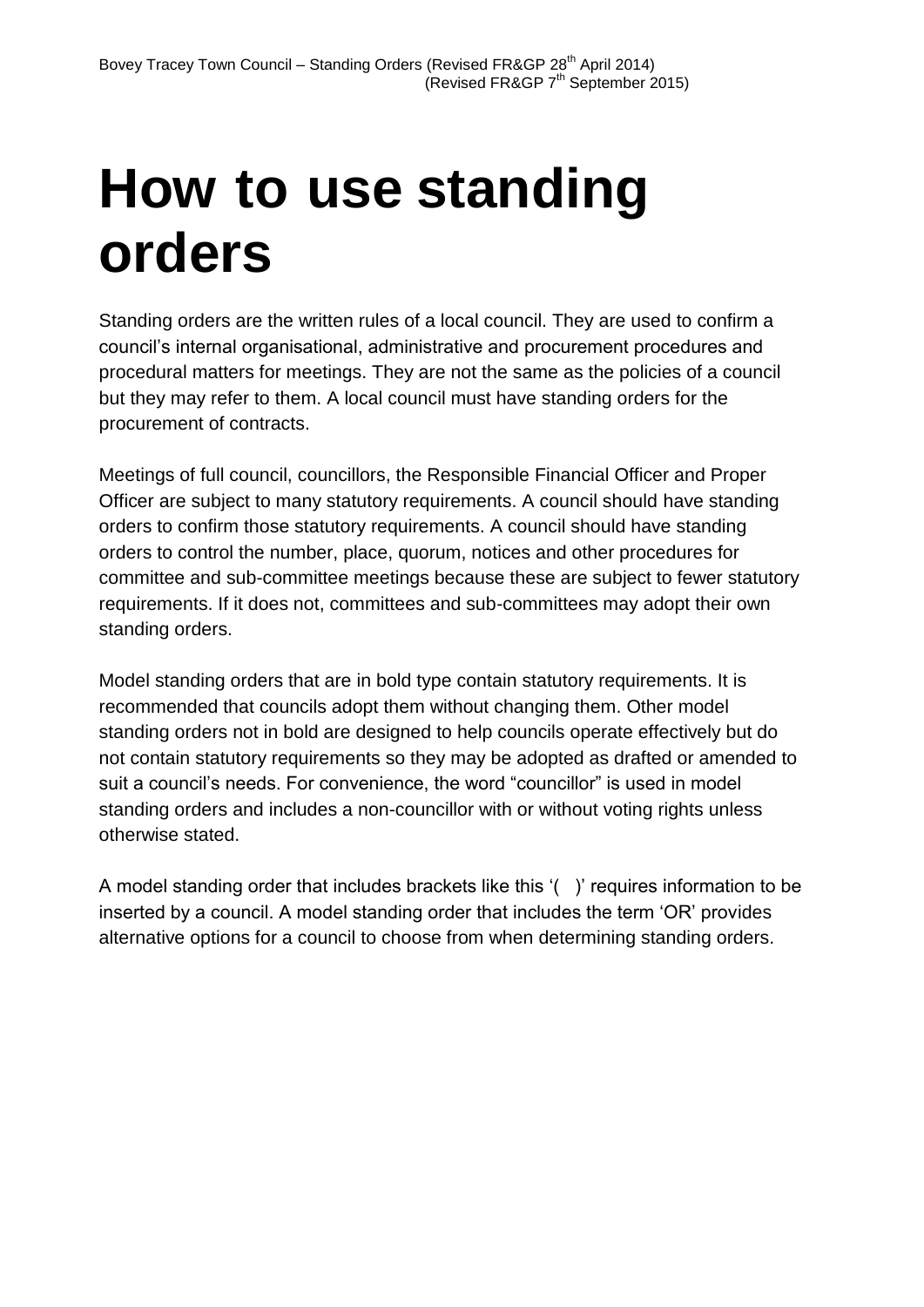#### **Standing Orders for Bovey Tracey Town Council**

- **1.** Rules of debate at meetings
- **2.** Disorderly conduct at meetings
- **3.** Meetings generally
- **4.** Committees and sub-committees
- **5.** Ordinary council meetings
- **6.** Extraordinary meetings of the council and committees and sub-committees
- **7.** Previous resolutions
- **8.** Voting on appointments
- **9.** Motions for a meeting that require written notice to be given to the Proper Officer
- **10.** Motions at a meeting that do not require written notice
- **11.** Handling confidential or sensitive information
- **12.** Draft minutes
- **13.** Code of conduct and dispensations
- **14.** Code of conduct complaints
- **15.** Proper Officer
- **16.** Responsible Financial Officer
- **17.** Accounts and accounting statements
- **18.** Financial controls and procurement
- **19.** Handling staff matters
- **20.** Requests for information
- **21.** Relations with the press/media
- **22.** Execution and sealing of legal deeds
- **23.** Communicating with District and County or Unitary councillors
- **24.** Restrictions on councillor activities
- **25.** Standing orders generally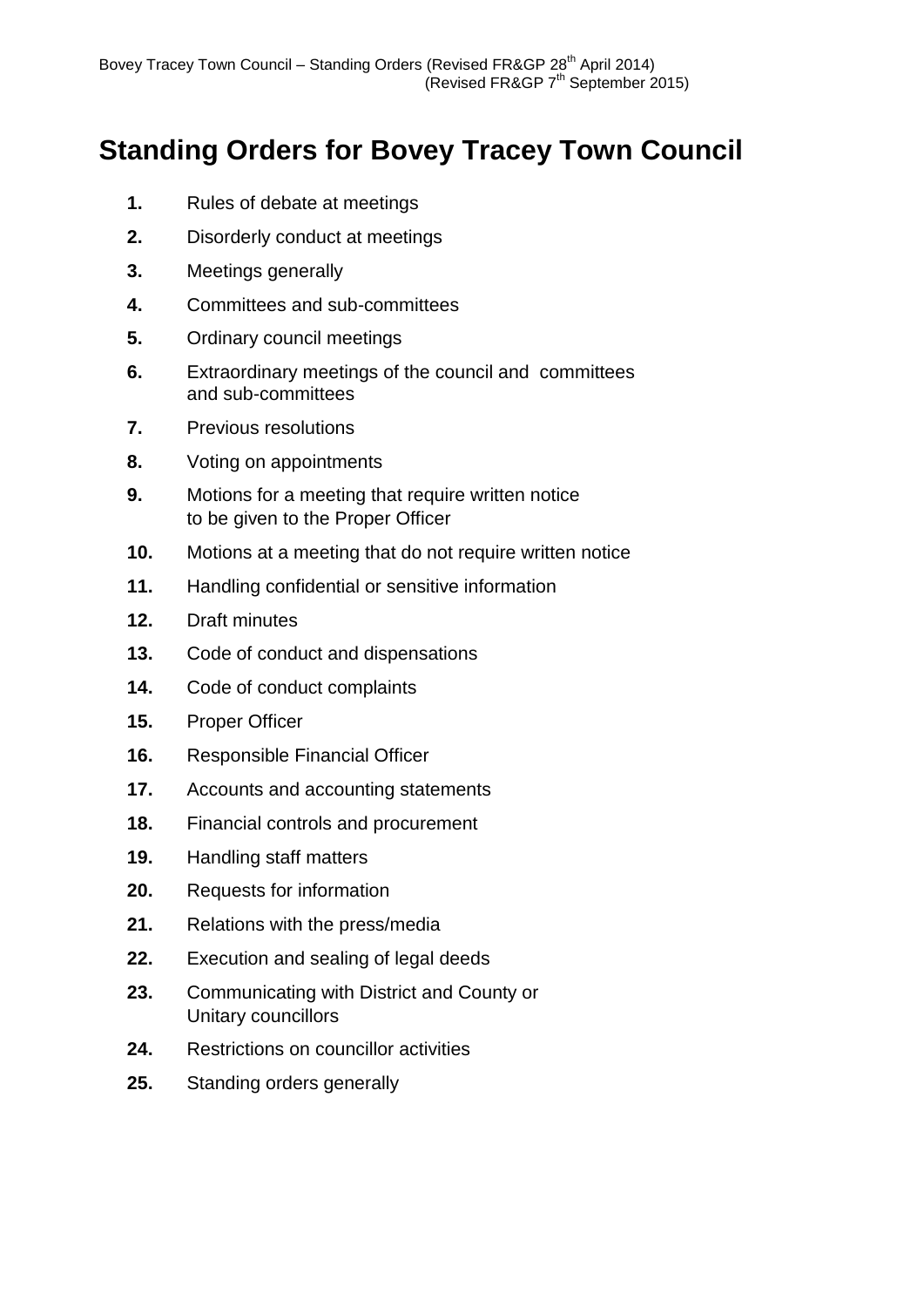#### **1. Rules of debate at meetings**

- a Motions on the agenda shall be considered in the order that they appear unless the order is changed at the discretion of the chairman of the meeting.
- b A motion (including an amendment) shall not be progressed unless it has been moved and seconded.
- c A motion on the agenda that is not moved by its proposer may be treated by the chairman of the meeting as withdrawn.
- d If a motion (including an amendment) has been seconded, it may be withdrawn by the proposer only with the consent of the seconder and the meeting.
- e An amendment is a proposal to remove or add words to a motion. It shall not negate the motion.
- f If an amendment to the original motion is carried, the original motion becomes the substantive motion upon which further amendment(s) may be moved.
- g An amendment shall not be considered unless early verbal notice of it is given at the meeting and, if requested by the chairman of the meeting, is expressed in writing to the chairman.
- h A councillor may move an amendment to his own motion if agreed by the meeting. If a motion has already been seconded, the amendment shall be with the consent of the seconder and the meeting.
- i If there is more than one amendment to an original or substantive motion, the amendments shall be moved in the order directed by the chairman.
- j Subject to standing order 1(k) below, only one amendment shall be moved and debated at a time, the order of which shall be directed by the chairman of the meeting.
- k One or more amendments may be discussed together if the chairman of the meeting considers this expedient but each amendment shall be voted upon separately.
- l A councillor may not move more than one amendment to an original or substantive motion.
- m The mover of an amendment has no right of reply at the end of debate on it.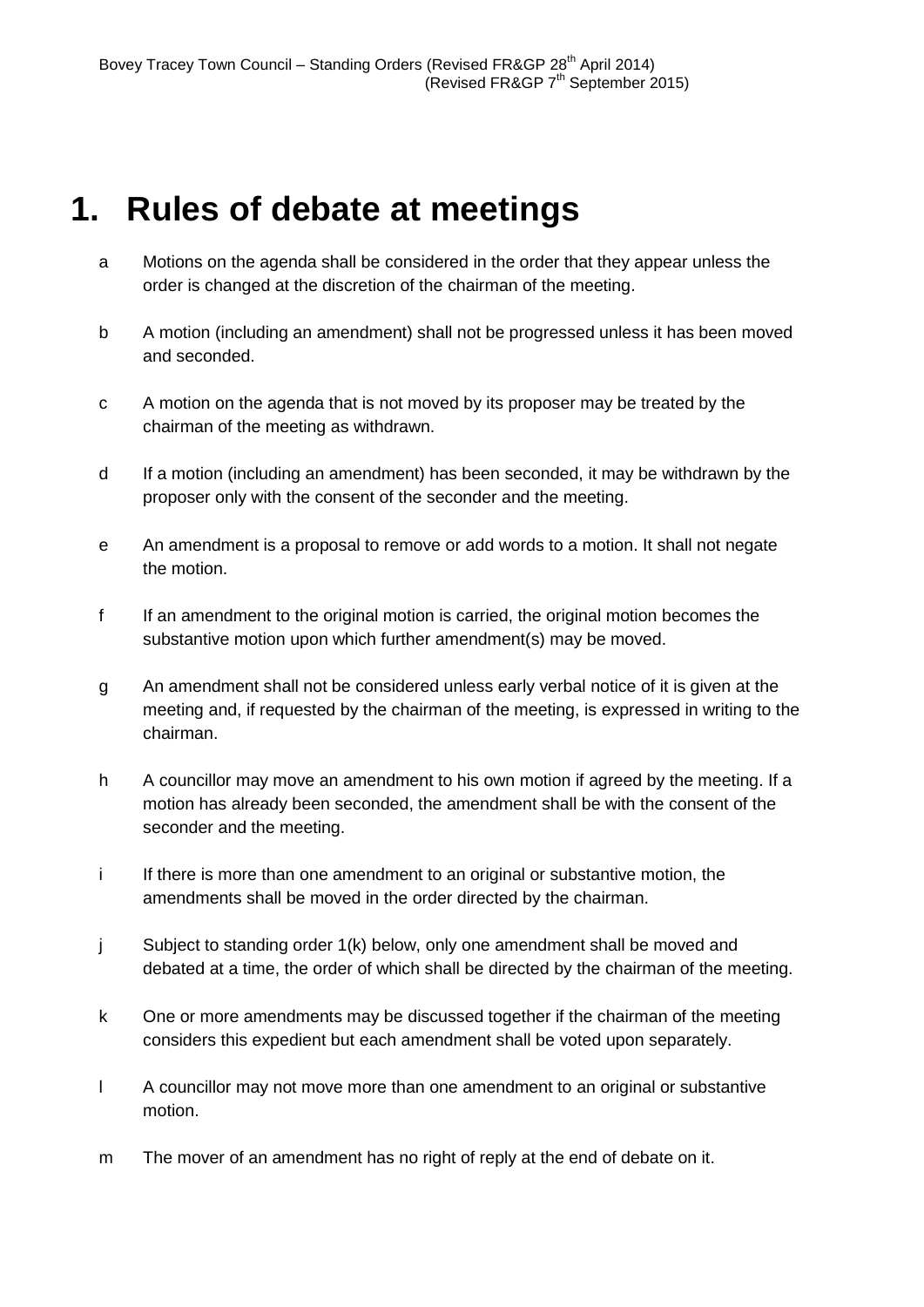- n Where a series of amendments to an original motion are carried, the mover of the original motion shall have a right of reply either at the end of debate of the first amendment or at the very end of debate on the final substantive motion immediately before it is put to the vote.
- o Unless permitted by the chairman of the meeting, a councillor may speak once in the debate on a motion except:
	- i. to speak on an amendment moved by another councillor;
	- ii. to move or speak on another amendment if the motion has been amended since he last spoke;
	- iii. to make a point of order;
	- iv. to give a personal explanation; or
	- v. in exercise of a right of reply.
- p During the debate of a motion, a councillor may interrupt only on a point of order or a personal explanation and the councillor who was interrupted shall stop speaking. A councillor raising a point of order shall identify the standing order which he considers has been breached or specify the other irregularity in the proceedings of the meeting he is concerned by.
- q A point of order shall be decided by the chairman of the meeting and his decision shall be final.
- r When a motion is under debate, no other motion shall be moved except:
	- i. to amend the motion;
	- ii. to proceed to the next business;
	- iii. to adjourn the debate;
	- iv. to put the motion to a vote;
	- v. to ask a person to be no longer heard or to leave the meeting;
	- vi. to refer a motion to a committee or sub-committee for consideration;
	- vii. to exclude the public and press;
	- viii. to adjourn the meeting; or
	- ix. to suspend particular standing order(s) excepting those which reflect mandatory statutory requirements.
- s Before an original or substantive motion is put to the vote, the chairman of the meeting shall be satisfied that the motion has been sufficiently debated and that the mover of the motion under debate has exercised or waived his right of reply.
- t Excluding motions moved understanding order 1(r) above, the contributions or speeches by a councillor shall relate only to the motion under discussion and shall not exceed **three** minutes without the consent of the chairman of the meeting.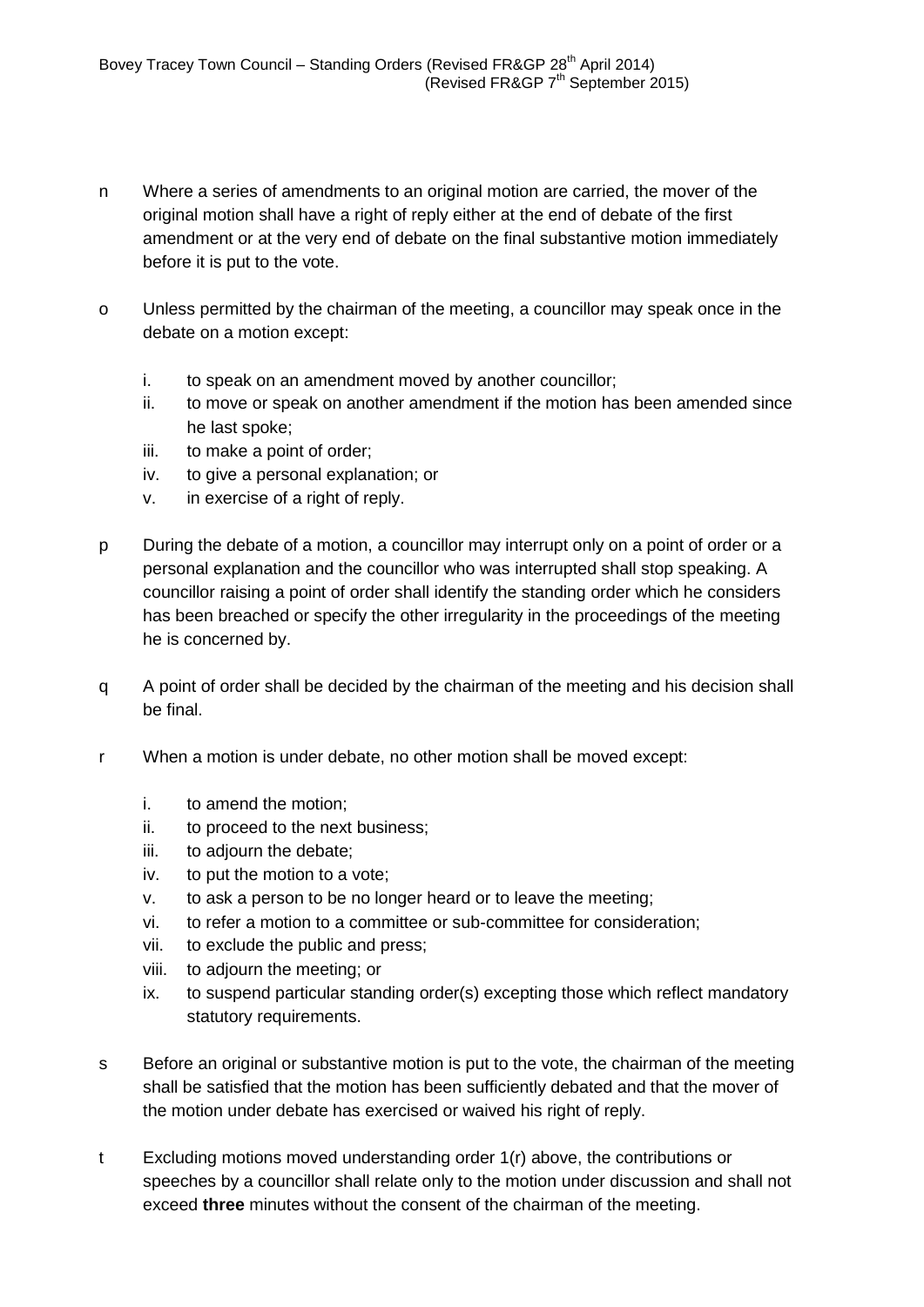## **2. Disorderly conduct at meetings**

- a No person shall obstruct the transaction of business at a meeting or behave offensively or improperly. If this standing order is ignored, the chairman of the meeting shall request such person(s) to moderate or improve their conduct.
- b If person(s) disregard the request of the chairman of the meeting to moderate or improve their conduct, any councillor or the chairman of the meeting may move that the person be no longer heard or excluded from the meeting. The motion, if seconded, shall be put to the vote without discussion.
- c If a resolution made under standing order 2(b) above is ignored, the chairman of the meeting may take further reasonable steps to restore order or to progress the meeting. This may include temporarily suspending or closing the meeting.

## **3. Meetings generally**

- **Full Council meetings**
- **Committee meetings**
- Sub-committee meetings
- <sup>a</sup> **Meetings shall not take place in premises which at the time of the meeting are used for the supply of alcohol, unless no other premises are available free of charge or at a reasonable cost.**
- <sup>b</sup> **The minimum three clear days for notice of a meeting does not include the day on which notice was issued, the day of the meeting, a Sunday, a day of the Christmas break, a day of the Easter break or of a bank holiday or a day appointed for public thanksgiving or mourning.**
	- <sup>c</sup> **The minimum three clear days' public notice for a meeting does not include the day on which the notice was issued or the day of the meeting unless the meeting is convened at shorter notice**
- <sup>d</sup> **Meetings shall be open to the public unless their presence is prejudicial to the public interest by reason of the confidential nature of the business to be transacted or for other special reasons. The public's exclusion from part or all of a meeting shall be by a resolution which shall give reasons for the public's exclusion.**
- e At all council and committee meetings members of the public may make representations, ask questions and give evidence at a meeting which they are entitled to attend in respect of the business on the agenda.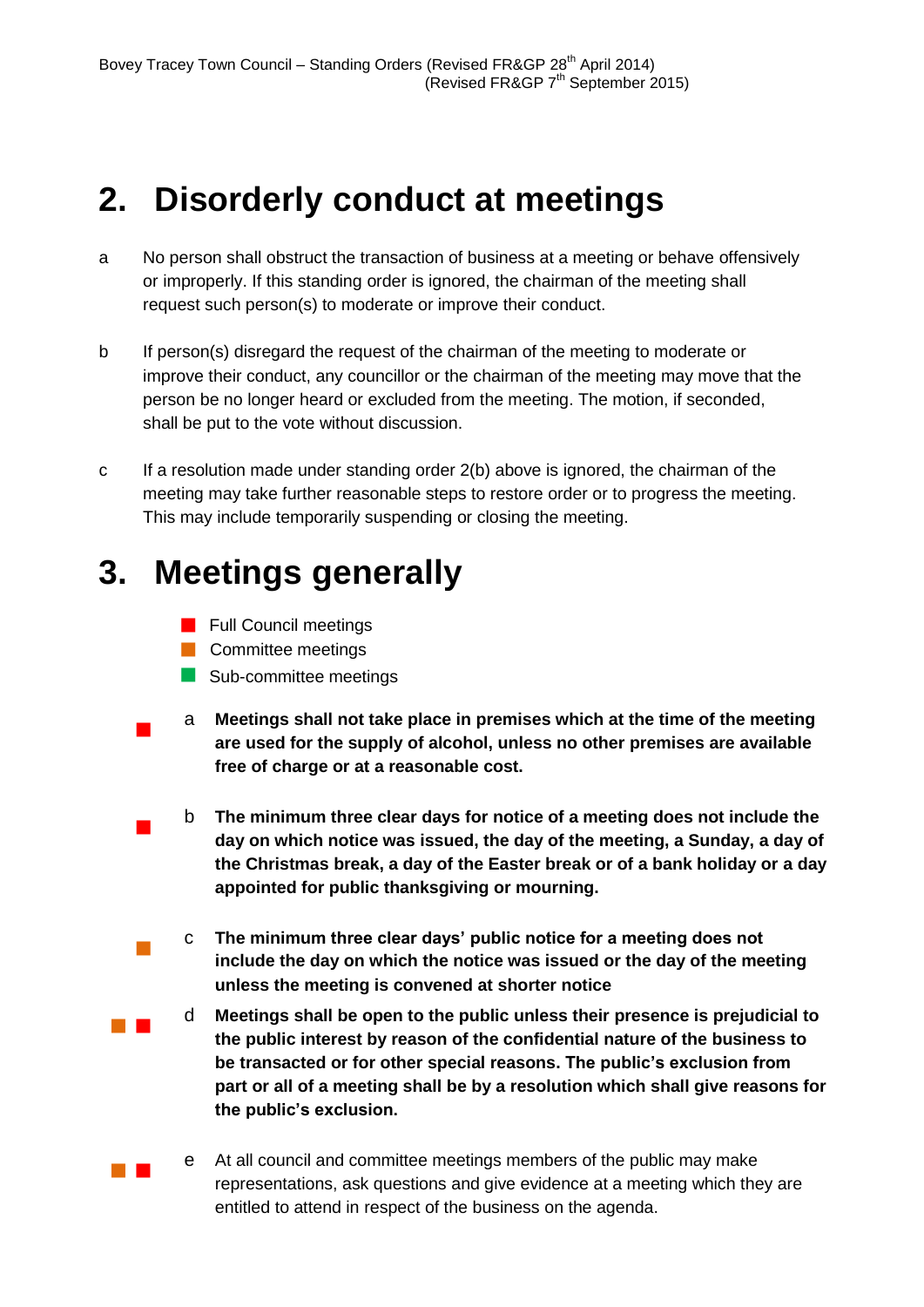- **F f** Any non-member of the council being a registered local government elector within the Parish of Bovey Tracey and Heathfield as amended from time to time, or at the discretion of the Chairman, may ask a question at a Town Council meeting about any matter relating to the powers and duties of the Council, providing that he or she has given notice to the Town Clerk by 12 noon on the day of the meeting. The questioner must state his or her name and address and state without discussion the question and to whom it is addressed. A maximum period of 3 minutes will be permitted for any person wishing to ask a question, make a statement or give evidence to the Council. Where two or more persons wish to make a similar statement, a spokesperson should be elected from the group to speak on behalf of all. Where differing views are represented, a maximum of 3 minutes will be permitted for each viewpoint to be heard:
	- i. no non-member shall be entitled to ask more than three questions at any one meeting of the council;
	- ii. all questions shall be put and answered without discussion;
	- iii. the person presiding at the meeting to which a question is made, may respond to the question in such a manner as he at his absolute discretion considers appropriate by giving an oral answer, agreeing to use his reasonable endeavours to arrange for a written answer within seven clear working days of the meeting; or declining to provide an answer in which event the person presiding at the meeting shall also specify the reason for so declining which shall be minuted.
	- g In accordance with standing order 3(e) above, a question shall not require a response at the meeting nor start a debate on the question. The chairman of the meeting may direct that a written or oral response be given.
	- h A person shall raise his hand when requesting to speak and stand when speaking (except when a person has a disability or is likely to suffer discomfort). The chairman of the meeting may at any time permit a person to be seated when speaking.
	- i A person who speaks at a meeting shall direct his comments to the chairman of the meeting.
	- j Only one person is permitted to speak at a time. If more than one person wants to speak, the chairman of the meeting shall direct the order of speaking.
	- k Members of the public may not orally report or comment about a meeting as it takes place if they are present at a meeting of the town council or its committees but otherwise may:
		- i. film, photograph or make an audio recording of a meeting; ii. use any other means for enabling persons not present to see or hear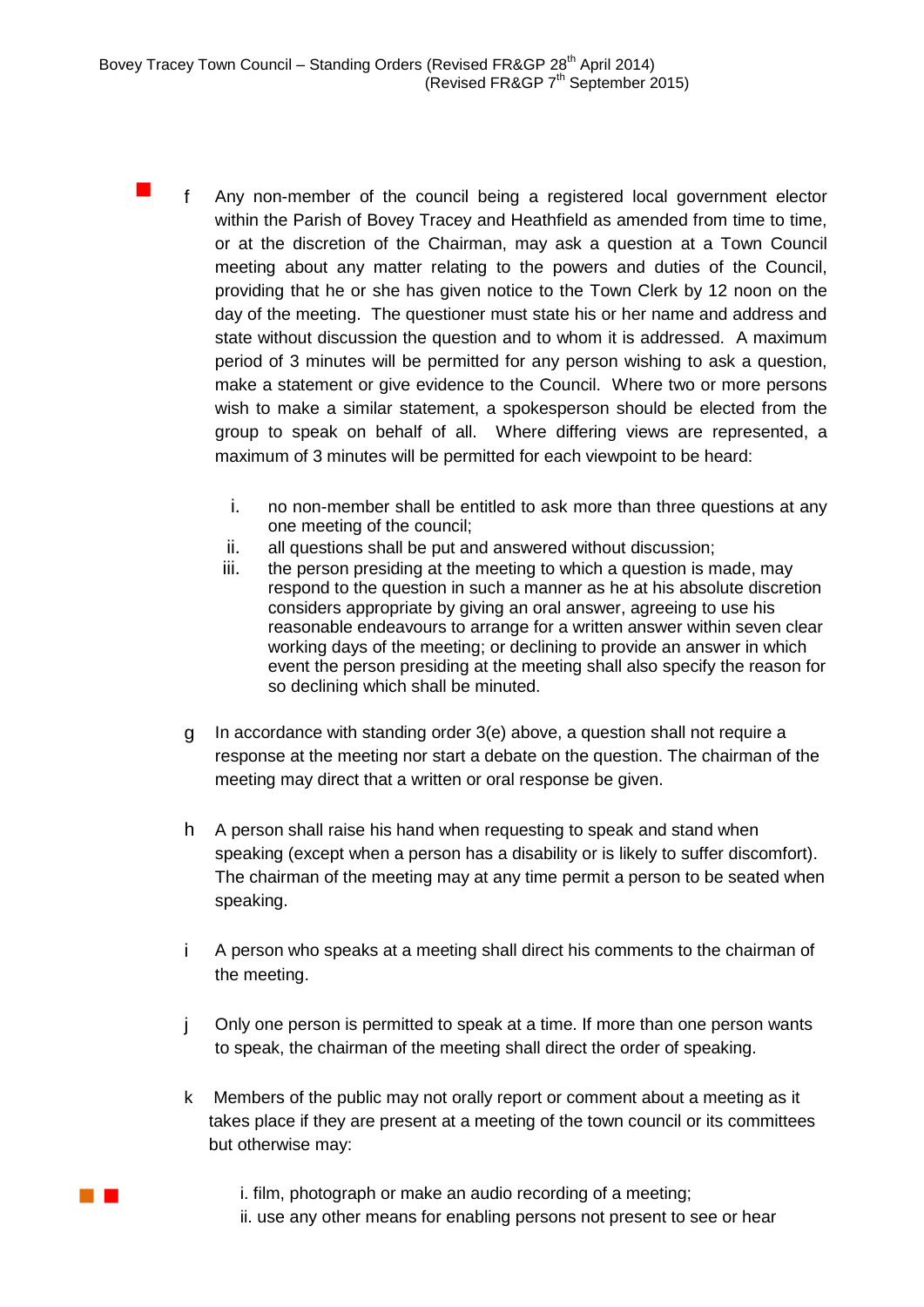$\mathbb{R}^n$ 

 $\overline{\phantom{a}}$ 

 $\blacksquare$ 

 $\sim 10^{-1}$ 

 $\sim 10^{-1}$ 

 $\sim 10^{-1}$ 

 $\sim 10^{-1}$ 

proceedings at a meeting as it takes place or later; iii. report or comment on the proceedings in writing during or after a meeting or orally report or comment after the meeting.

**l The press shall be provided with reasonable facilities for the taking of their report of all or part of a meeting at which they are entitled to be present**.

**m Subject to standing orders which indicate otherwise, anything authorised or required to be done by, to or before the Chairman of the Council may in his absence be done by, to or before the Vice-Chairman of the Council.**

**n The Chairman, if present, shall preside at a meeting. If the Chairman is absent from a meeting, the Vice-Chairman, if present, shall preside. If both the Chairman and the Vice-Chairman are absent from a meeting, a councillor as chosen by the councillors present at the meeting shall preside at the meeting.**

**o Subject to a meeting being quorate, all questions at a meeting shall be decided by a majority of the councillors or councillors with voting rights present and voting.**

**p The chairman of a meeting may give an original vote on any matter put to the vote, and in the case of an equality of votes may exercise his casting vote whether or not he gave an original vote.**

*See standing orders 5(i) and (j) below for the different rules that apply in the election of the Chairman of the Council at the annual meeting of the council.*

**q Unless standing orders provide otherwise, voting on a question shall be by a show of hands. At the request of a councillor, the voting on any question shall be recorded so as to show whether each councillor present and voting gave his vote for or against that question.** Such a request shall be made before moving on to the next item of business on the agenda.

r The minutes of a meeting shall include an accurate record of the following:

- i. the time and place of the meeting;
- ii. the names of councillors present and absent;
- iii. interests that have been declared by councillors and non-councillors with voting rights;
- iv. whether a councillor or non-councillor with voting rights left the meeting when matters that they held interests in were being considered;
- v. if there was a public participation session; and
- vi. the resolutions made.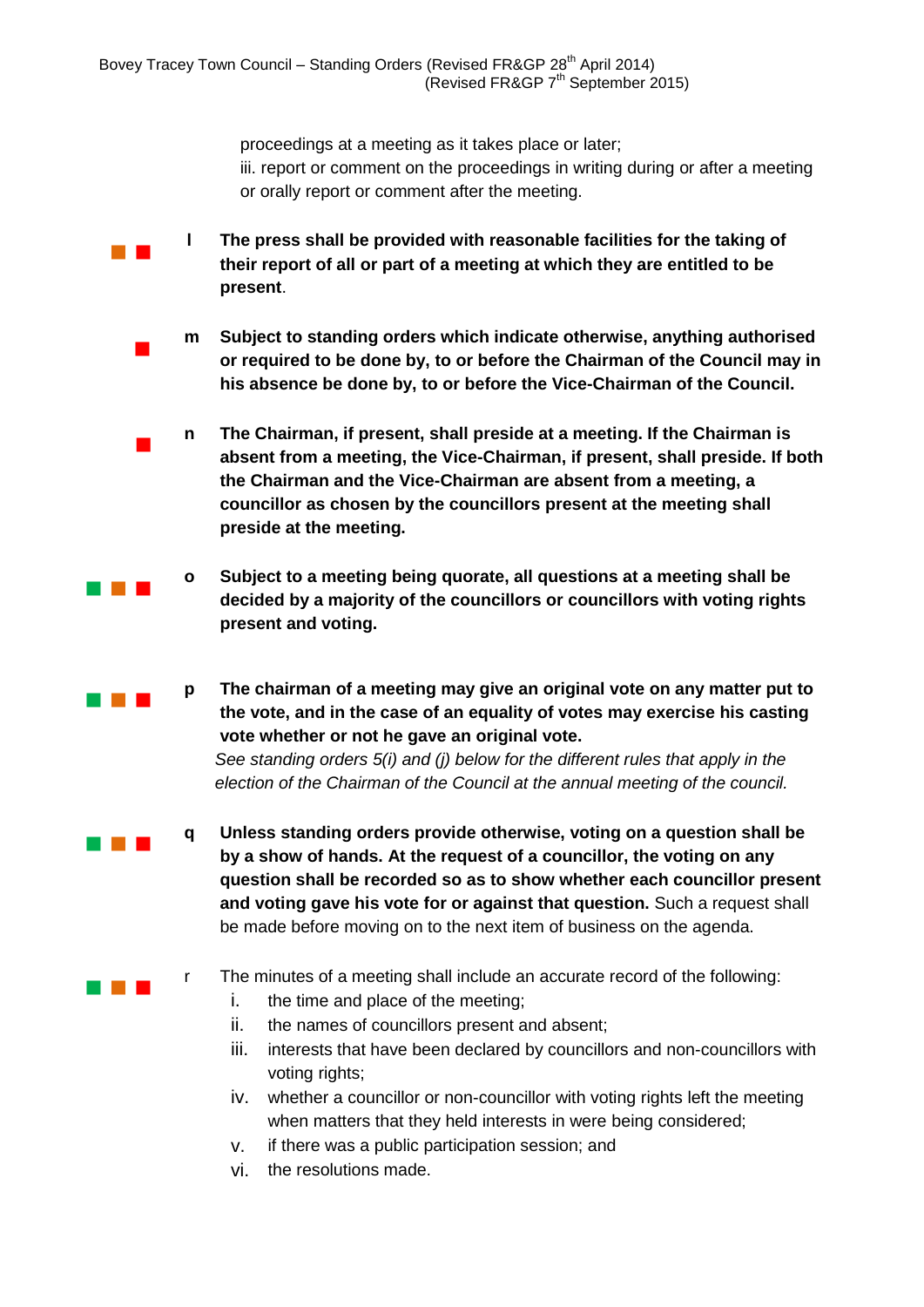- **TELES s A councillor or a non-councillor with voting rights who has a disclosable pecuniary interest or another interest as set out in the council's code of conduct in a matter being considered at a meeting is subject to statutory limitations or restrictions under the code on his right to participate and vote on that matter.**
	- $\mathcal{L}^{\text{max}}$ **t No business may be transacted at a meeting unless at least one-third of the whole number of members of the council are present and in no case shall the quorum of a meeting be less than three.**

*See standing order 4d (viii) below for the quorum of a committee or subcommittee meeting.* 

- $\sim 10^{-1}$ **u If a meeting is or becomes inquorate no business shall be transacted** and the meeting shall be closed. The business on the agenda for the meeting shall be adjourned to another meeting.
	- v A meeting shall not exceed a period of **two** hours.

#### **4. Committees and sub-committees**

The Council may at its Annual Meeting appoint standing committees and may at any other time appoint such other committees as are necessary, but subject to any statutory provision in that behalf:

- a **Unless the council determines otherwise, a committee may appoint a subcommittee whose terms of reference and members shall be determined by the committee.**
- b **The members of a committee may include non-councillors unless it is a committee which regulates and controls the finances of the council.**
- c **Unless the council determines otherwise, all the members of an advisory committee and a sub-committee of the advisory committee may be noncouncillors.**
- d Shall not appoint any member of a committee so as to hold office later than the next Annual Meeting.
- e The council may appoint standing committees or other committees as may be necessary, and:
	- i. shall determine their terms of reference;
	- ii. shall determine the number and time of the ordinary meetings of a standing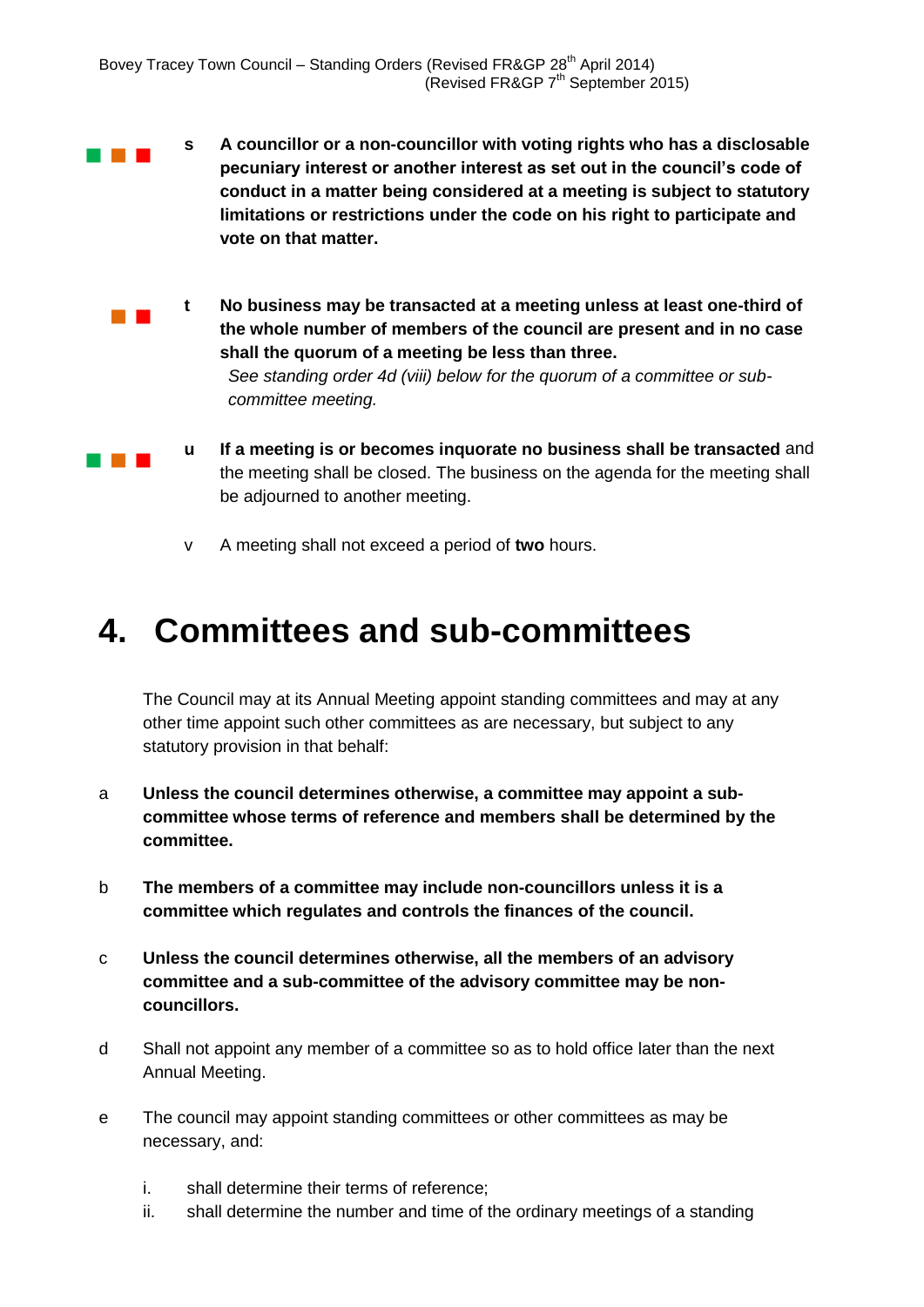committee up until the date of the next annual meeting of full council;

- iii. shall permit a committee, other than in respect of the ordinary meetings of a committee, to determine the number and time of its meetings;
- iv. shall, subject to standing orders 4(b) and (c) above, appoint and determine the terms of office of members of such a committee;
- v. may, subject to standing orders 4(b) and (c) above, appoint and determine the terms of office of the substitute members to a committee whose role is to replace the ordinary members at a meeting of a committee if the ordinary members of the committee confirm to the Proper Officer ( **three**) days before the meeting that they are unable to attend;
- vi. shall, after it has appointed the members of a standing committee, appoint the chairman of the standing committee;
- vii. shall permit a committee other than a standing committee, to appoint its own chairman at the first meeting of the committee;
- viii. shall determine the place, notice requirements and quorum for a meeting of a committee and a sub-committee which shall be no less than three;
- ix. shall determine if the public may participate at a meeting of a committee;
- x. shall determine if the public and press are permitted to attend the meetings of a sub-committee and also the advance public notice requirements, if any, required for the meetings of a sub-committee;
- xi. shall determine if the public may participate at a meeting of a sub-committee that they are permitted to attend;
- xii. The Chairman and Vice-Chairman, ex-officio, shall be voting members of every committee and
- xiii. may dissolve a committee.
- f. The Town Council delegates its powers and functions to the appropriate committees to make decisions within its terms of reference and stated budget without reference back to the full Council. Bovey Tracey Town Council's committees and respective sub committees reporting to that committee are:

#### **i. Finance, Resources & General Purposes Committee:**

Personnel Sub-Committee Communications Group Sub-Committee Young Citizen of the Year Sub-Committee

#### **ii. Recreation, Parks & Property Committee**

Section 106 Sub-Committee Regeneration Sub-Committee

#### iii. **Planning Committee**

#### g. **Sub-Committees**

i. Every committee may appoint sub-committees for purposes to be specified by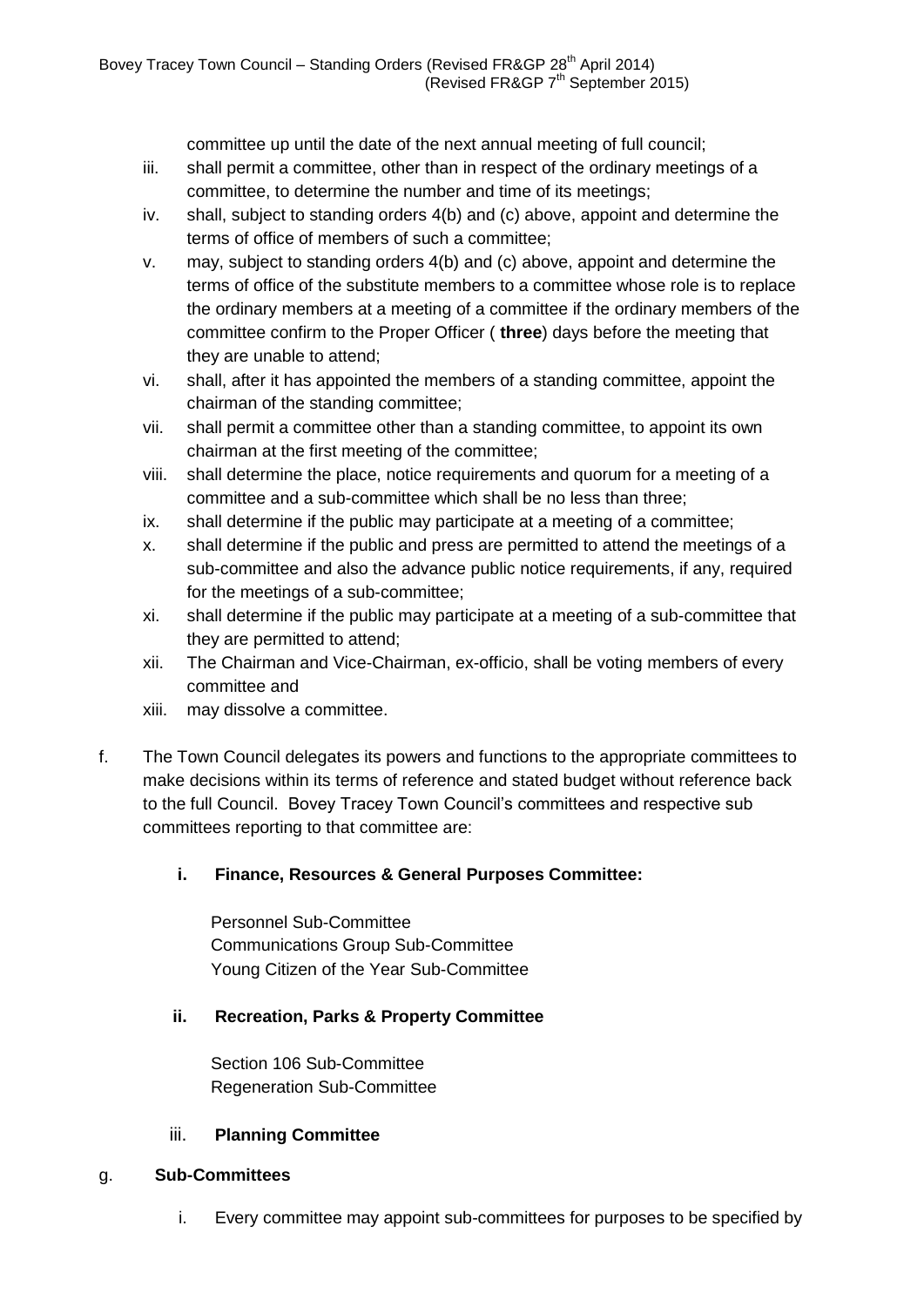the committee.

- ii. The Chairman and Vice-Chairman of the committee shall be members of every sub-committee appointed by it unless they signify that they do not wish to serve.
- iii. Except where ordered by the Council in the case of a committee, or by the Council or by the appropriate committee in the case of a sub-committee, the quorum of a committee or sub-committee shall be five of its members.
- iv. The Standing Orders on rules of debate (except those parts relating to standing and to speaking more than once) and the Standing Order on interests of members in contracts and other matters shall apply to committee and sub-committee meetings.

#### h. **Advisory Committees**

The Council may create advisory committees, whose name, and number of members and the bodies to be invited to nominate members shall be specified.

- i. The Clerk shall inform the members of each advisory committee of the terms of reference of the committee.
- ii. An advisory committee may make recommendations and give notice thereof to the Council.
- iii. An advisory committee may consist wholly of persons who are not members of the Council.

#### i. **Voting in Committees**

Members of committees and sub-committees entitled to vote, shall vote by a show of hands, or, if at least two members so request, by signed ballot.

#### **Chairmen of committees and sub-committees shall in the case of an equality of votes have a second or casting vote.**

#### j. **Special Meeting**

The Chairman of a committee or the Chairman of the Council may summon an additional meeting of that committee at any time. An additional meeting shall also be summoned on the requisition in writing of not less than a quarter of the members of the committee. The summons shall set out the business to be considered at the special meeting and no other business shall be transacted at that meeting.

#### k. **Presence of Non-Members of Committees at Committee Meetings**

A member who has proposed a resolution, which has been referred to any committee of which he is not a member, may explain his resolution to the committee but shall not vote.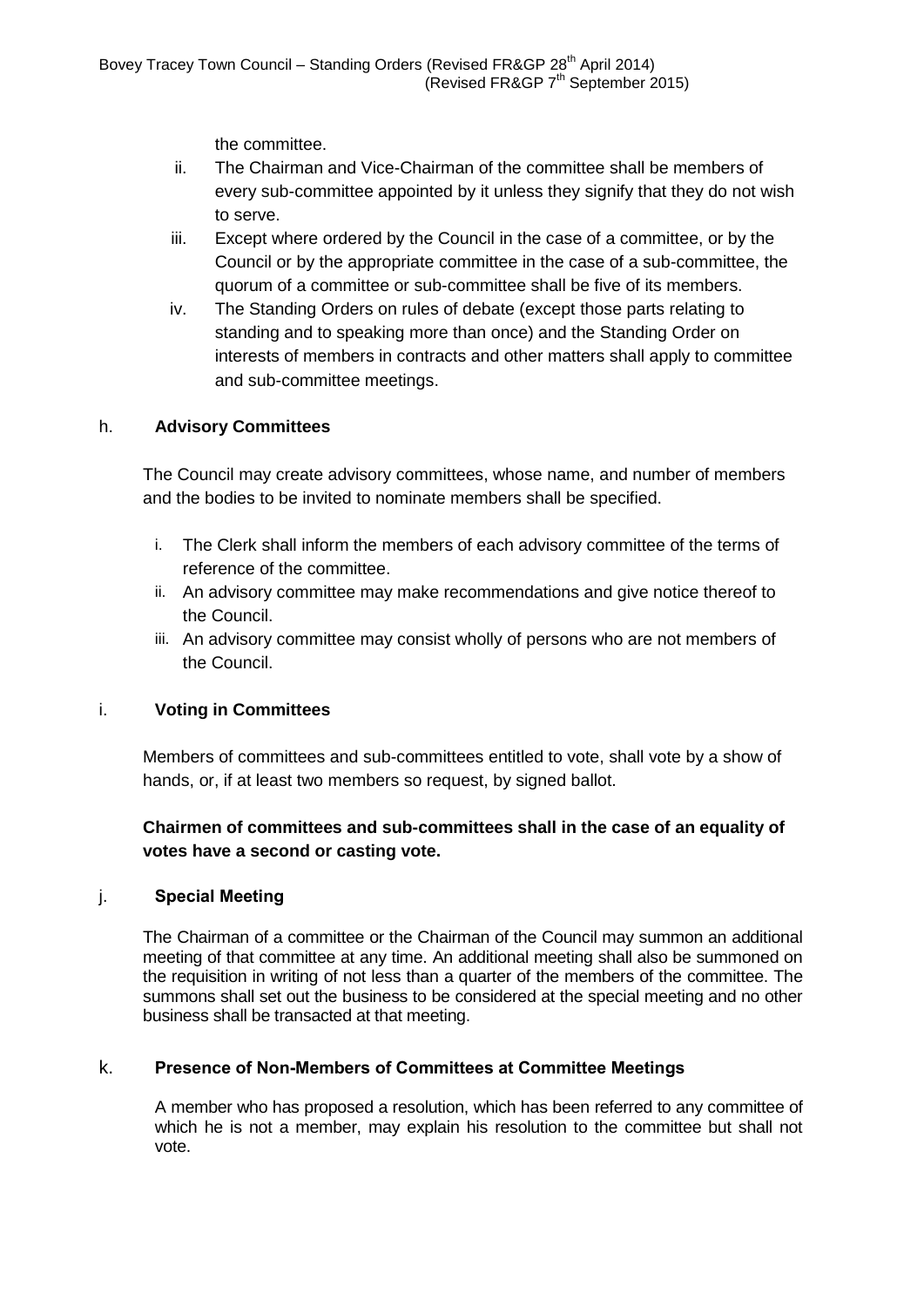## **5. Ordinary council meetings**

- **a In an election year, the annual meeting of the council shall be held on or within 14 days following the day on which the new councillors elected take office.**
- **b In a year which is not an election year, the annual meeting of a council shall be held on such day in May as the council may direct.**
- **c The annual meeting of the council shall take place at 7.00pm.**
- d **In addition to the annual meeting of the council, at least three other ordinary meetings shall be held in each year on such dates and times as the council directs.**
- **e The first business conducted at the annual meeting of the council shall be the election of the Chairman and Vice-Chairman (if any) of the Council.**
- **f The Chairman of the Council, unless he has resigned or becomes disqualified, shall continue in office and preside at the annual meeting until his successor is elected at the next annual meeting of the council.**
- **g The Vice-Chairman of the Council, if any, unless he resigns or becomes disqualified, shall hold office until immediately after the election of the Chairman of the Council at the next annual meeting of the council.**
- **h In an election year, if the current Chairman of the Council has not been re-elected as a member of the council, he shall preside at the meeting until a successor Chairman of the Council has been elected. The current Chairman of the Council shall not have an original vote in respect of the election of the new Chairman of the Council but must give a casting vote in the case of an equality of votes.**
- **i In an election year, if the current Chairman of the Council has been re-elected as a member of the council, he shall preside at the meeting until a new Chairman of the Council has been elected. He may exercise an original vote in respect of the election of the new Chairman of the Council and must give a casting vote in the case of an equality of votes.**
- j Following the election of the Chairman of the Council and Vice-Chairman (if any) of the Council at the annual meeting of the council, the business of the annual meeting shall include:
	- i. **In an election year, delivery by the Chairman of the Council and councillors of their acceptance of office forms unless the council resolves for this to be done at a later date**. **In a year which is not an election year, delivery by the Chairman of the Council of his acceptance of office form unless the council**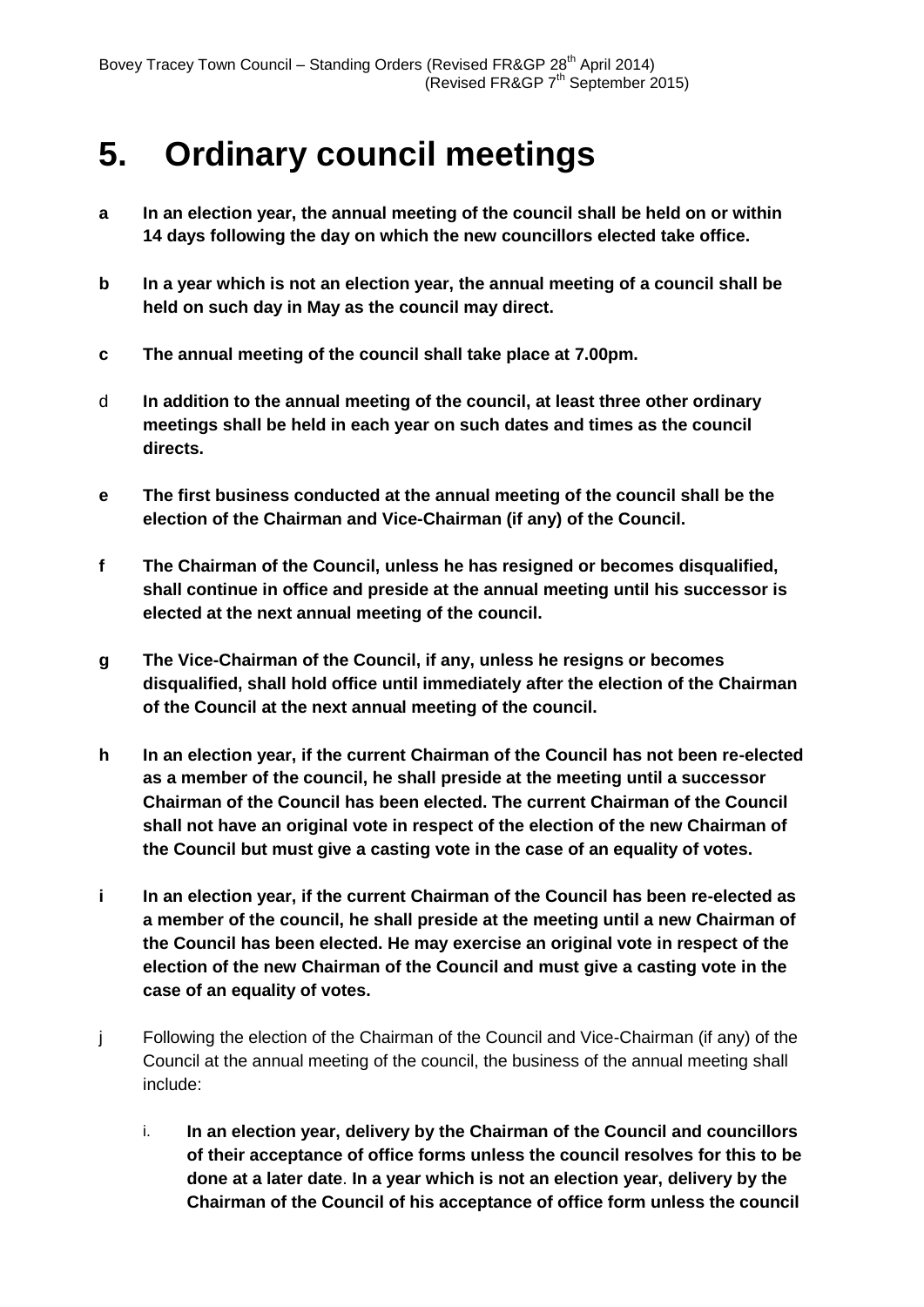#### **resolves for this to be done at a later date;**

- ii. Confirmation of the accuracy of the minutes of the last meeting of the council;
- iii. Receipt of the minutes of the last meeting of a committee;
- iv. Consideration of the recommendations made by a committee;
- v. Review of delegation arrangements to committees, sub-committees, staff and other local authorities;
- vi. Review of the terms of reference for committees;
- vii. Appointment of members to existing committees;
- viii. Appointment of any new committees in accordance with standing order 4 above;
- ix. Review and adoption of appropriate standing orders and financial regulations;
- x. Review of arrangements, including any charters and agency agreements, with other local authorities and review of contributions made to expenditure incurred by other local authorities;
- xi. Review of representation on or work with external bodies and arrangements for reporting back;
- xii. In an election year, to make arrangements with a view to the council becoming eligible to exercise the general power of competence in the future;
- xiii. Review of inventory of land and assets including buildings and office equipment;
- xiv. Confirmation of arrangements for insurance cover in respect of all insured risks;
- xv. Review of the council's and/or staff subscriptions to other bodies;
- xvi. Review of the council's complaints procedure;
- xvii. Review of the council's procedures for handling requests made under the Freedom of Information Act 2000 and the Data Protection Act 1998;
- xviii. Review of the council's policy for dealing with the press/media; and
- xix. Determining the time and place of ordinary meetings of the full council up to and including the next annual meeting of full council.

#### **6. Extraordinary meetings of the council and committees and sub-committees**

- **a The Chairman of the Council may convene an extraordinary meeting of the council at any time.**
- b **If the Chairman of the Council does not or refuses to call an extraordinary meeting of the council within seven days of having been requested in writing to do so by two councillors, any two councillors may convene an extraordinary meeting of the council. The public notice giving the time, place and agenda for such a meeting must be signed by the two councillors.**
- c The chairman of a committee [or a sub-committee] may convene an extraordinary meeting of the committee [or the sub-committee] at any time.
- d If the chairman of a committee [or a sub-committee] does not or refuses to call an extraordinary meeting within **seven** days of having been requested by to do so by **two** members of the committee [or the sub-committee], by at least 50% of the members of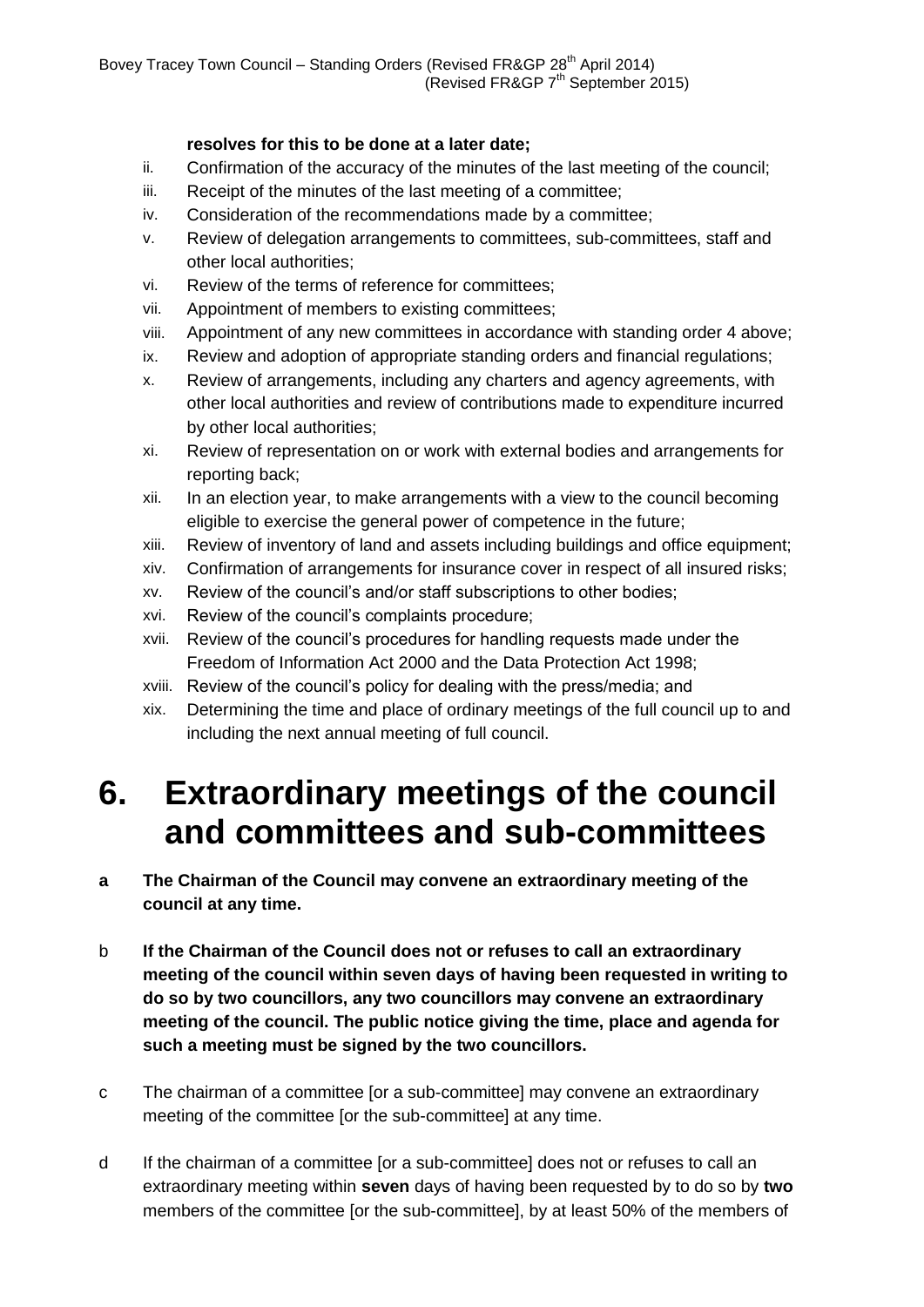the committee [and the sub-committee] may convene an extraordinary meeting of a committee [and a sub-committee].

## **7. Previous resolutions**

- a A resolution shall not be reversed within six months except either by a special motion, which requires written notice by at least **six** councillors to be given to the Proper Officer in accordance with standing order 9 below, or by a motion moved in pursuance of the recommendation of a committee or a sub-committee.
- b When a motion moved pursuant to standing order 7(a) above has been disposed of, no similar motion may be moved within a further six months.

## **8. Voting on appointments**

a Where more than two persons have been nominated for a position to be filled by the council and none of those persons has received an absolute majority of votes in their favour, the name of the person having the least number of votes shall be struck off the list and a fresh vote taken. This process shall continue until a majority of votes is given in favour of one person. A tie in votes may be settled by the casting vote exercisable by the chairman of the meeting.

#### **9. Motions for a meeting that require written notice to be given to the Proper Officer**

- a A motion shall relate to the responsibilities of the meeting which it is tabled for and in any event shall relate to the performance of the council's statutory functions, powers and obligations or an issue which specifically affects the council's area or its residents.
- b No motion may be moved at a meeting unless it is on the agenda and the mover has given written notice of its wording to the Proper Officer at least **ten** clear days before the meeting. Clear days do not include the day of the notice or the day of the meeting.
- c The Proper Officer may, before including a motion on the agenda received in accordance with standing order 9(b) above, correct obvious grammatical or typographical errors in the wording of the motion.
- d If the Proper Officer considers the wording of a motion received in accordance with standing order 9(b) above is not clear in meaning, the motion shall be rejected until the mover of the motion resubmits it in writing to the Proper Officer so that it can be understood at least **five** clear days before the meeting.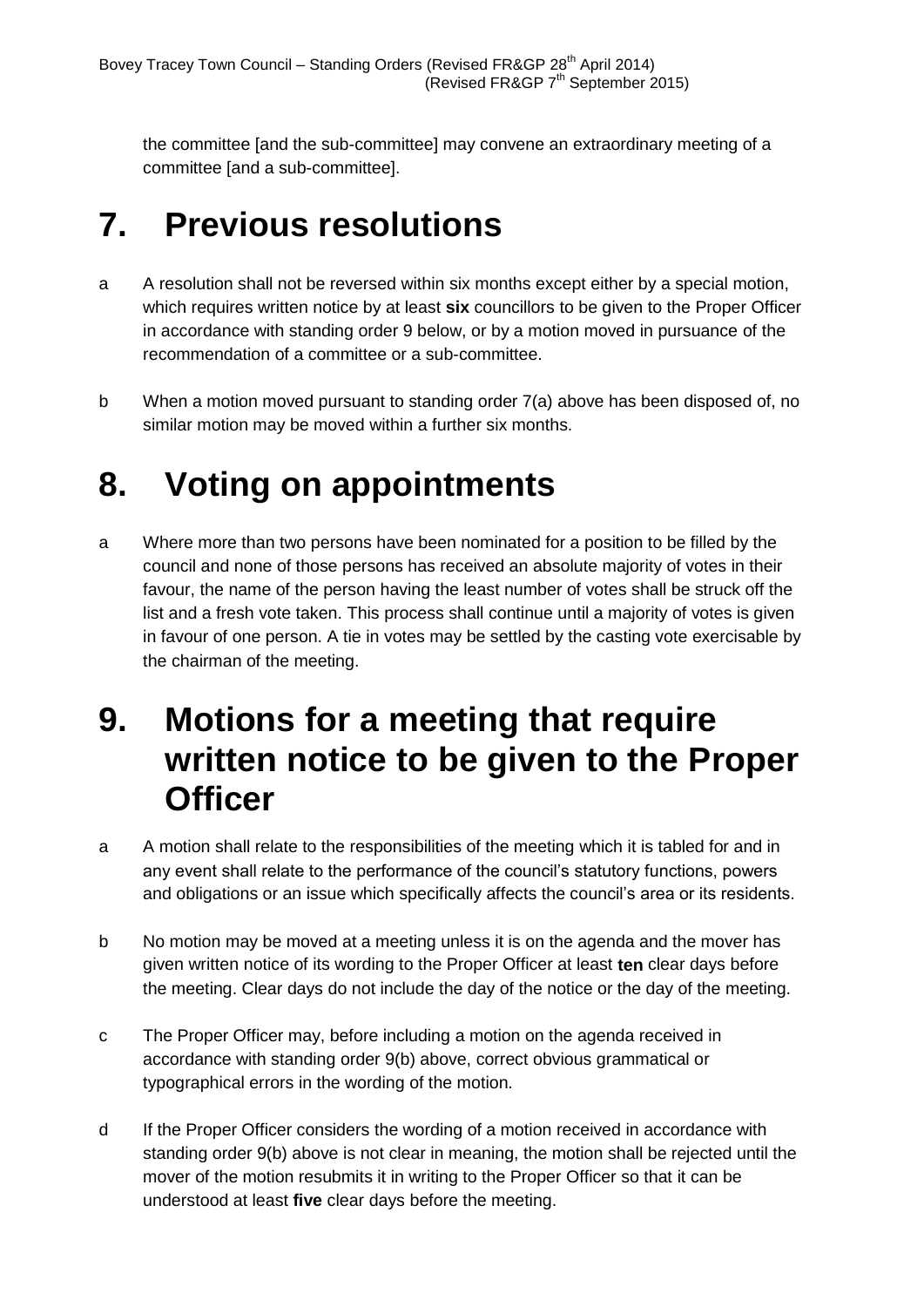- e If the wording or subject of a proposed motion is considered improper, the Proper Officer shall consult with the chairman of the forthcoming meeting or, as the case may be, the councillors who have convened the meeting, to consider whether the motion shall be included in the agenda or rejected.
- f Subject to standing order 9(e) above, the decision of the Proper Officer as to whether or not to include the motion on the agenda shall be final.
- g Motions received shall be recorded in a book for that purpose and numbered in the order that they are received.
- h Motions rejected shall be recorded in a book for that purpose with an explanation by the Proper Officer for their rejection.

#### **10. Motions at a meeting that do not require written notice**

- a The following motions may be moved at a meeting without written notice to the Proper Officer;
	- i. to correct an inaccuracy in the draft minutes of a meeting;
	- ii. to move to a vote;
	- iii. to defer consideration of a motion;
	- iv. to refer a motion to a particular committee or sub-committee;
	- v. to appoint a person to preside at a meeting;
	- vi. to change the order of business on the agenda;
	- vii. to proceed to the next business on the agenda;
	- viii. to require a written report;
	- ix. to appoint a committee or sub-committee and their members;
	- x. to extend the time limits for speaking;
	- xi. to exclude the press and public from a meeting in respect of confidential or sensitive information which is prejudicial to the public interest;
	- xii. to not hear further from a councillor or a member of the public;
	- xiii. to exclude a councillor or member of the public for disorderly conduct;
	- xiv. to temporarily suspend the meeting;
	- xv. to suspend a particular standing order (unless it reflects mandatory statutory requirements);
	- xvi. to adjourn the meeting; or
	- xvii. to close a meeting.

## **11. Handling confidential or sensitive information**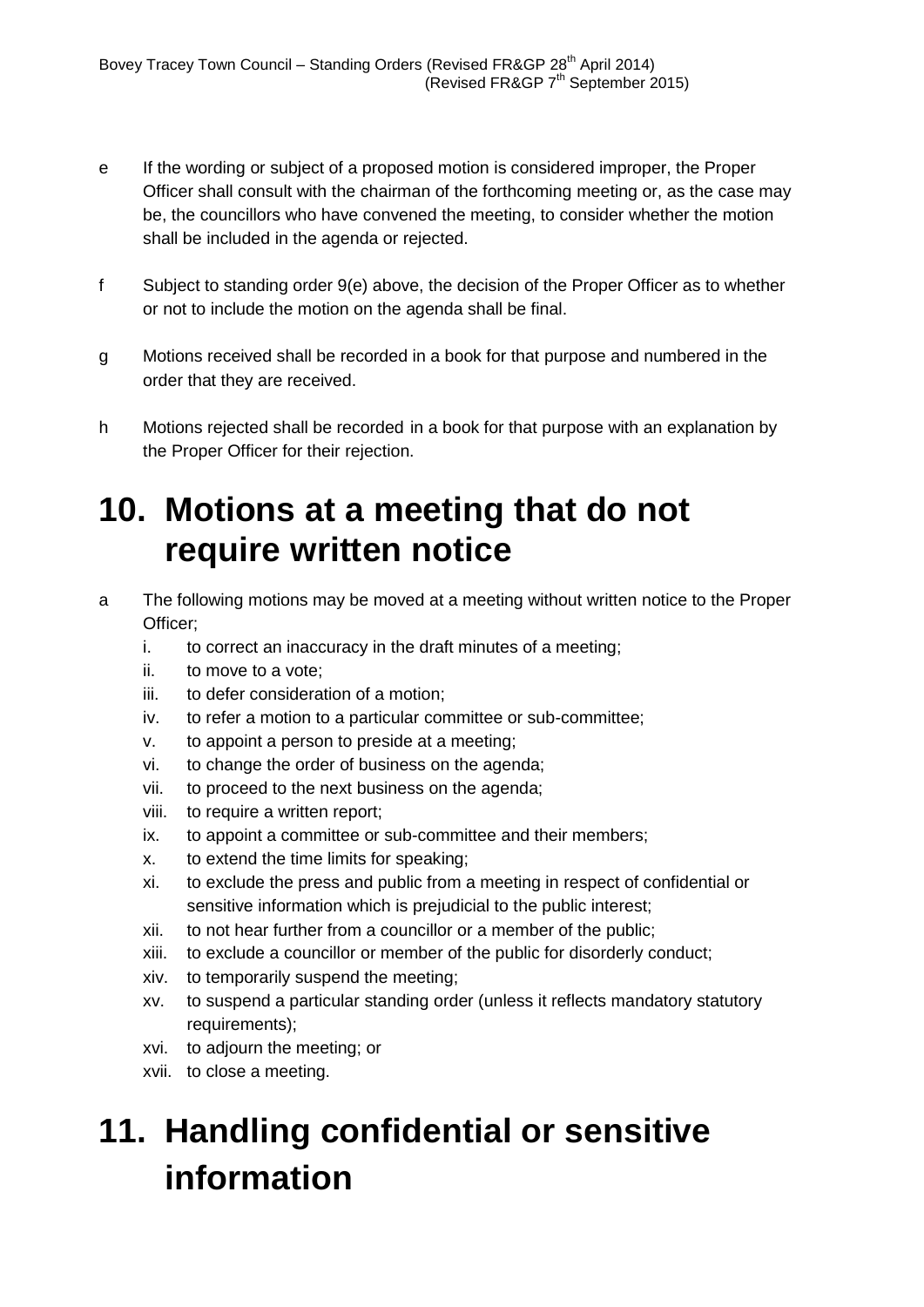- a The agenda, papers that support the agenda and the minutes of a meeting shall not disclose or otherwise undermine confidential or sensitive information which for special reasons would not be in the public interest.
- b Councillors and staff shall not disclose confidential or sensitive information which for special reasons would not be in the public interest.

#### **12. Draft minutes**

- a If the draft minutes of a preceding meeting have been served on councillors with the agenda to attend the meeting at which they are due to be approved for accuracy, they shall be taken as read.
- b There shall be no discussion about the draft minutes of a preceding meeting except in relation to their accuracy. A motion to correct an inaccuracy in the draft minutes shall be moved in accordance with standing order 10(a)(i) above.
- c The accuracy of draft minutes, including any amendment(s) made to them, shall be confirmed by resolution and shall be signed by the chairman of the meeting and stand as an accurate record of the meeting to which the minutes relate.
- d If the chairman of the meeting does not consider the minutes to be an accurate record of the meeting to which they relate, he shall sign the minutes and include a paragraph in the following terms or to the same effect:

"The chairman of this meeting does not believe that the minutes of the meeting of the (relevant committee) held on (date to be inserted) in respect of (agenda item number ) were a correct record but his view was not upheld by the meeting and the minutes are confirmed as an accurate record of the proceedings."

e Upon a resolution which confirms the accuracy of the minutes of a meeting, the draft minutes or recordings of the meeting for which approved minutes exist shall be destroyed.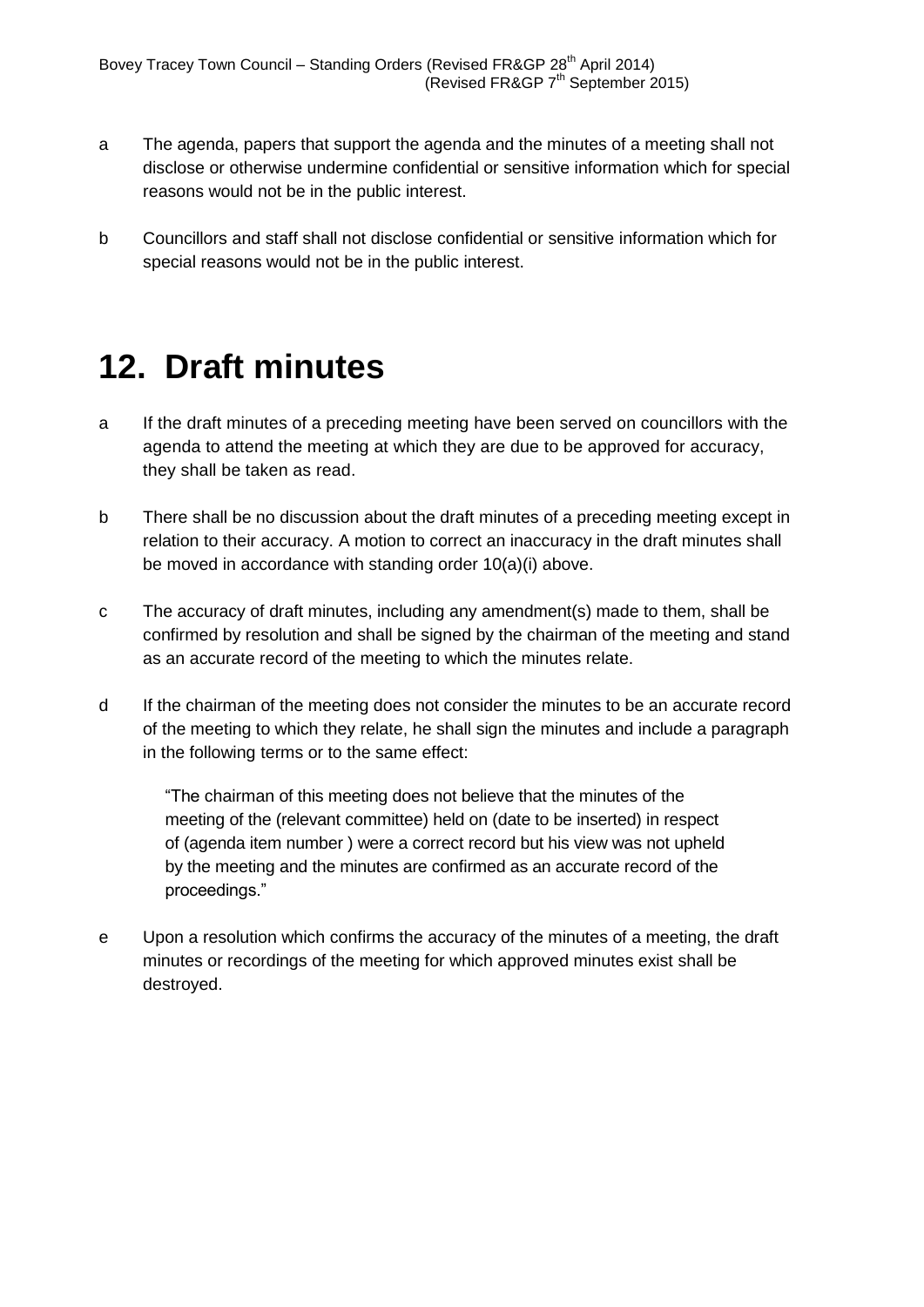## **13. Code of conduct and dispensations**

*See also standing order 3(t) above.* 

- a All councillors and non-councillors with voting rights shall observe the code of conduct adopted by Bovey Tracey Town Council on 25.6.12 and amended and adopted on 21.10.13 (FR&GP.13/58) and on 04/09/15 (FR&GP . 15/??). A copy of the current Code of Conduct is appended to these Standing Orders.
- b Unless he has been granted a dispensation, a councillor or non-councillor with voting rights shall withdraw from a meeting when it is considering a matter in which he has a disclosable pecuniary interest. He may return to the meeting after it has considered the matter in which he had the interest.
- c Unless he has been granted a dispensation, a councillor or non-councillor with voting rights shall withdraw from a meeting when it is considering a matter in which he has another interest if so required by the council's code of conduct. He may return to the meeting after it has considered the matter in which he had the interest.
- d **Dispensation requests shall be in writing and submitted to the Proper Officer** as soon as possible before the meeting, or failing that, at the start of the meeting for which the dispensation is required.
- e A decision as to whether to grant a dispensation shall be made by a meeting of the council, or committee or sub-committee for which the dispensation is required and that decision is final.
- f A dispensation request shall confirm:
	- i. the description and the nature of the disclosable pecuniary interest or other interest to which the request for the dispensation relates;
	- ii. whether the dispensation is required to participate at a meeting in a discussion only or a discussion and a vote;
	- iii. the date of the meeting or the period (not exceeding four years) for which the dispensation is sought; and
	- iv. an explanation as to why the dispensation is sought.
- g Subject to standing orders 13(d) and (f) above, dispensations requests shall be considered [by the Proper Officer before the meeting or, if this is not possible, at the start of the meeting for which the dispensation is required] OR [at the beginning of the meeting of the council, or committee or a sub-committee for which the dispensation is required].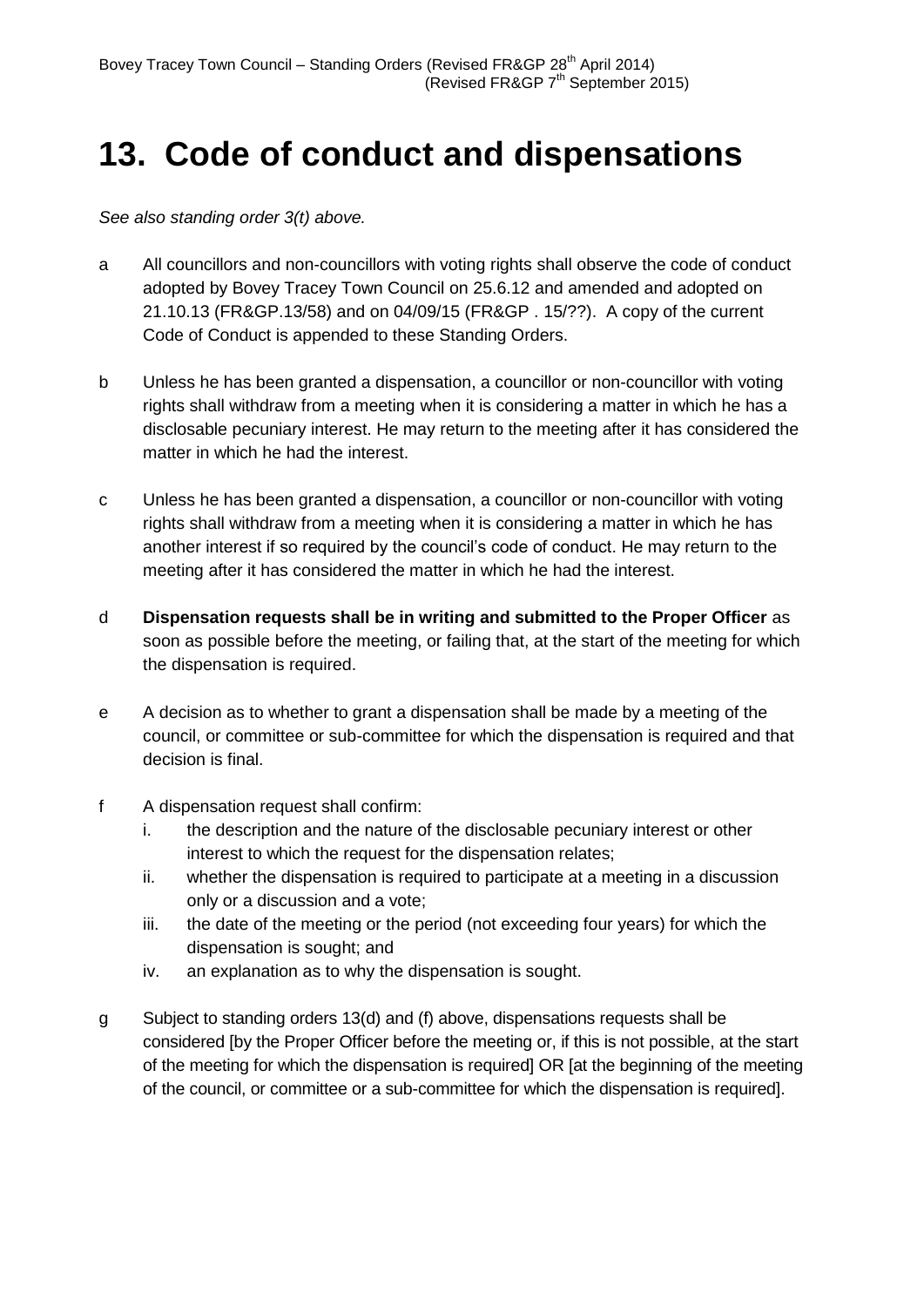- **h A dispensation may be granted in accordance with standing order 13(e) above if having regard to all relevant circumstances the following applies:**
	- i. **without the dispensation the number of persons prohibited from participating in the particular business would be so great a proportion of the meeting transacting the business as to impede the transaction of the business or**
	- ii. **granting the dispensation is in the interests of persons living in the council's area or**
	- iii. **it is otherwise appropriate to grant a dispensation.**

#### **14. Code of conduct complaints**

- a Upon notification by Teignbridge District Council that it is dealing with a complaint that a councillor or non-councillor with voting rights has breached the council's code of conduct, the Proper Officer shall, subject to standing order 11 above, report this to the council.
- b Where the notification in standing order 14(a) above relates to a complaint made by the Proper Officer, the Proper Officer shall notify the Chairman of Council of this fact, and the Chairman shall nominate another staff member to assume the duties of the Proper Officer in relation to the complaint until it has been determined [and the council has agreed what action, if any, to take in accordance with standing order 14(d) below].
- c The council may:
	- i. provide information or evidence where such disclosure is necessary to progress an investigation of the complaint or is required by law;
	- ii. seek information relevant to the complaint from the person or body with statutory responsibility for investigation of the matter;
- d **Upon notification by the District or Unitary Council that a councillor or noncouncillor with voting rights has breached the council's code of conduct, the council shall consider what, if any, action to take against him. Such action excludes disqualification or suspension from office.**

## **15. Proper Officer**

a The Proper Officer shall be either (i) the clerk or (ii) other staff member(s) nominated by the council to undertake the work of the Proper Officer when the Proper Officer is absent.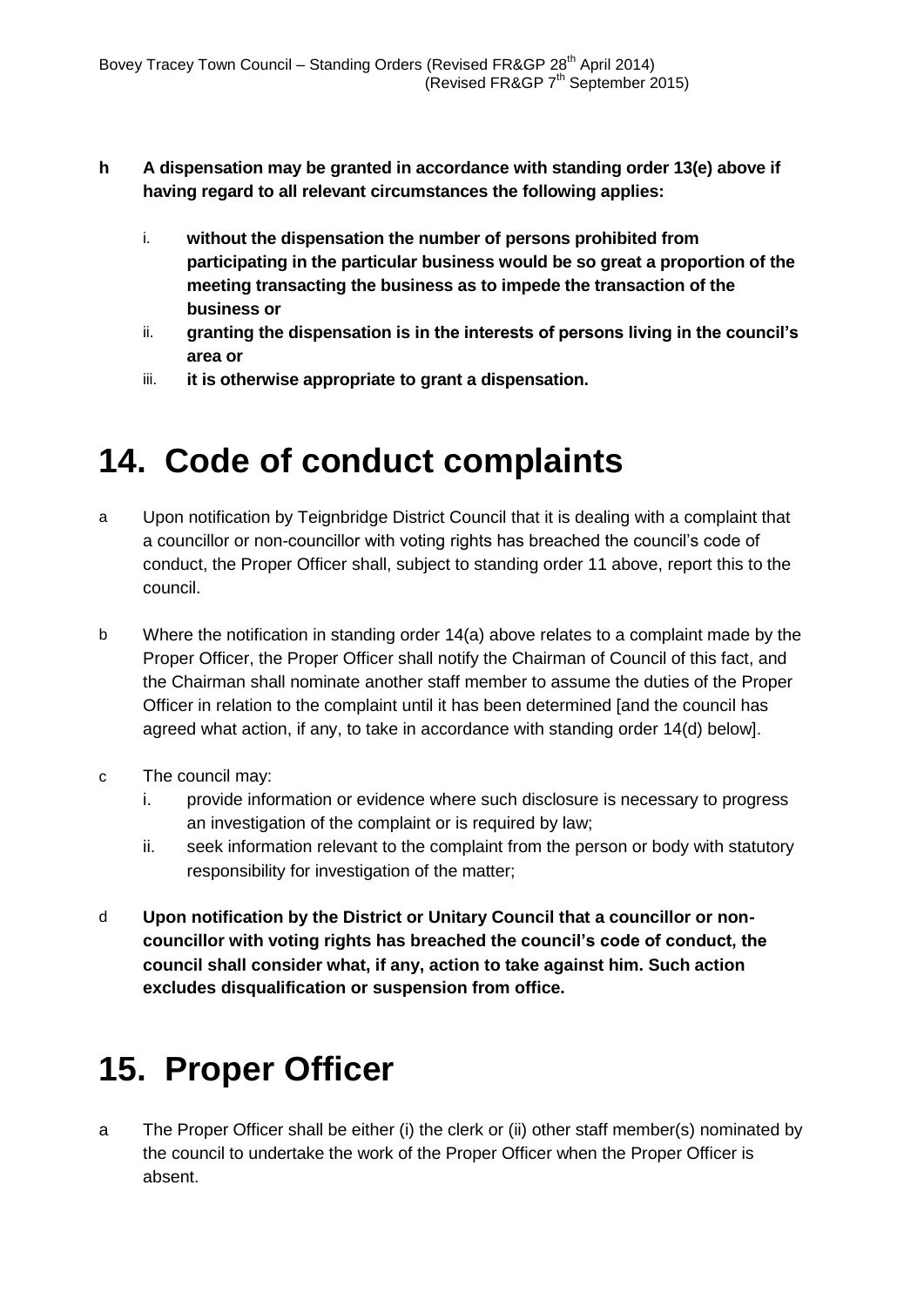- b The Proper Officer shall:
	- i. **at least three clear days before a meeting of the council, a committee** and a sub-committee **serve on councillors, by delivery or post at their residences, a signed summons confirming the time, place and the agenda.]**  *See standing order 3(b) above, for the meaning of clear days for a meeting of a full council and standing order 3 (c) above for a meeting of a committee*
	- ii. **give public notice of the time, place and agenda at least three clear days before a meeting of the council or a meeting of a committee** or a subcommittee **(provided that the public notice with agenda of an extraordinary meeting of the council convened by councillors is signed by them);** *See standing order 3(b) above for the meaning of clear days for a meeting of a full council and standing order 3(c) above for a meeting of a committee.*
	- iii. subject to standing order 9 above, include on the agenda all motions in the order received unless a councillor has given written notice at least **ten** days before the meeting confirming his withdrawal of it;
	- iv. **convene a meeting of full council for the election of a new Chairman of the Council, occasioned by a casual vacancy in his office;**
	- v. facilitate inspection of the minute book by local government electors;
	- vi. **receive and retain copies of byelaws made by other local authorities;**
	- vii. retain acceptance of office forms from councillors;
	- viii. retain a copy of every councillor's register of interests;
	- ix. assist with responding to requests made under the Freedom of Information Act 2000 and Data Protection Act 1998, in accordance with and subject to the council's policies and procedures relating to the same;
	- x. receive and send general correspondence and notices on behalf of the council except where there is a resolution to the contrary;
	- xi. manage the organisation, storage of, access to and destruction of information held by the council in paper and electronic form;
	- xii. arrange for legal deeds to be executed; *See also standing order 22 below.*
	- xiii. arrange or manage the prompt authorisation, approval, and instruction regarding any payments to be made by the council in accordance with the council's financial regulations;
	- xiv. record every planning application notified to the council and the council's response to the local planning authority in a book for such purpose;
	- xv. refer a planning application received by the council to the Chairman or in his absence Vice-Chairman of the Planning Committee within two working days of receipt to facilitate an extraordinary meeting if the nature of a planning application requires consideration before the next ordinary meeting of the Planning **Committee**
	- xvi. manage access to information about the council via the publication scheme; and
	- xvii. retain custody of the seal of the council (if any) which shall not be used without a resolution to that effect.

*See also standing order 22 below.*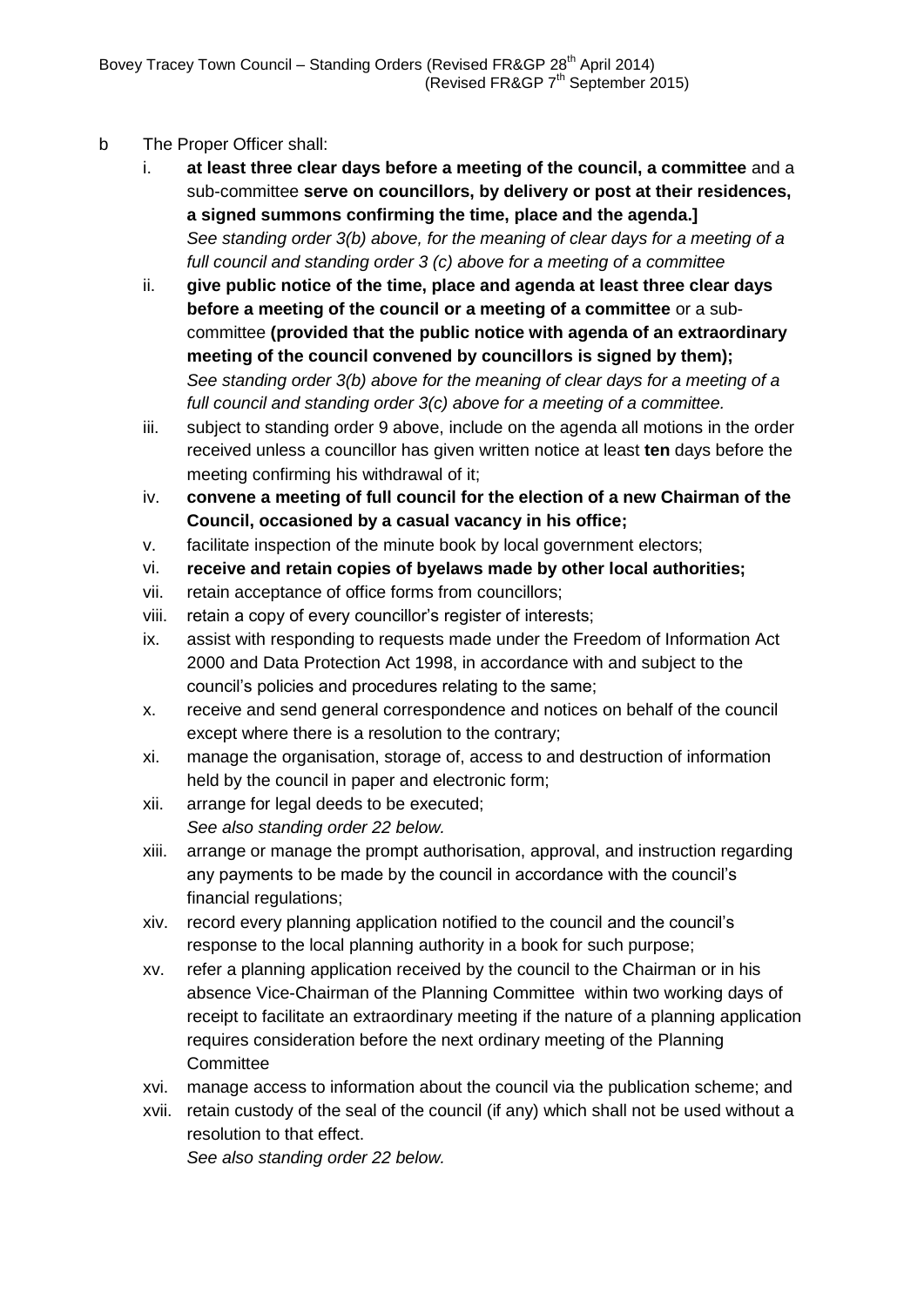## **16. Responsible Financial Officer**

a The council shall appoint appropriate staff member(s) to undertake the work of the Responsible Financial Officer when the Responsible Financial Officer is absent.

#### **17. Accounts and accounting statements**

- a "Proper practices" in standing orders refer to the most recent version of Governance and Accountability for Local Councils – a Practitioners' Guide (England)
- b All payments by the council shall be authorised, approved and paid in accordance with the law, proper practices and the council's financial regulations.
- c The Responsible Financial Officer shall supply to each councillor as soon as practicable after 30 June, 30 September and 31 December in each year a statement to summarise:
	- i. the council's receipts and payments for each quarter;
	- ii. the council's aggregate receipts and payments for the year to date;
	- iii. the balances held at the end of the quarter being reported

and which includes a comparison with the budget for the financial year and highlights any actual or potential overspends.

- d As soon as possible after the financial year end at 31 March, the Responsible Financial Officer shall provide:
	- i. each councillor with a statement summarising the council's receipts and payments for the last quarter and the year to date for information; and
	- ii. to the full council the accounting statements for the year in the form of Section 1 of the annual return, as required by proper practices, for consideration and approval.
- e The year-end accounting statements shall be prepared in accordance with proper practices and applying the form of accounts determined by the council (receipts and payments, or income and expenditure) for a year to 31 March. A completed draft annual return shall be presented to each councillor before the end of the following month of May. The annual return of the council, which is subject to external audit, including the annual governance statement, shall be presented to council for consideration and formal approval before 30 June.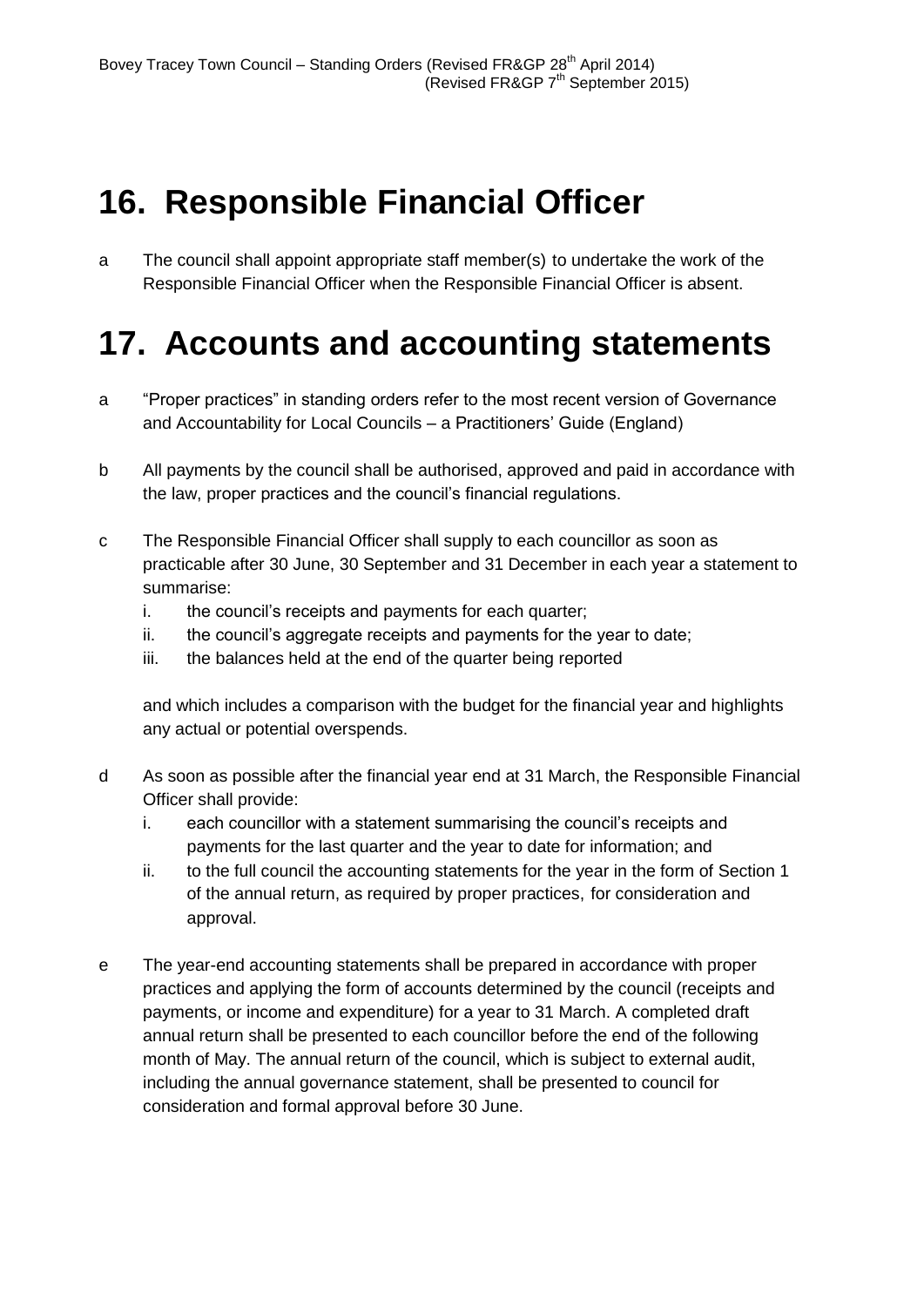## **18. Financial controls and procurement**

- a The council shall consider and approve financial regulations drawn up by the Responsible Financial Officer, which shall include detailed arrangements in respect of the following:
	- i. the keeping of accounting records and systems of internal controls;
	- ii. the assessment and management of financial risks faced by the council;
	- iii. the work of the independent internal auditor in accordance with proper practices and the receipt of regular reports from the internal auditor, which shall be required at least annually;
	- iv. the inspection and copying by councillors and local electors of the council's accounts and/or orders of payments; and
	- v. procurement policies (subject to standing order 18(c) below) including the setting of values for different procedures where a contract has an estimated value of less than [£60,000].
- b Financial regulations shall be reviewed regularly and at least annually for fitness of purpose.
- c **Financial regulations shall confirm that a proposed contract for the supply of goods, materials, services and the execution of works with an estimated value in excess of [**£60,000**] shall be procured on the basis of a formal tender as summarised in standing order 18(d) below.**
- d Subject to additional requirements in the financial regulations of the council, the tender process for contracts for the supply of goods, materials, services or the execution of works shall include, as a minimum, the following steps:
	- i. a specification for the goods, materials, services or the execution of works shall be drawn up;
	- ii. an invitation to tender shall be drawn up to confirm (i) the council's specification (ii) the time, date and address for the submission of tenders (iii) the date of the council's written response to the tender and (iv) the prohibition on prospective contractors contacting councillors or staff to encourage or support their tender outside the prescribed process;
	- iii. the invitation to tender shall be advertised in any r manner that is appropriate;
	- iv. tenders are to be submitted in writing in a sealed marked envelope addressed to the Proper Officer;
	- v. tenders shall be opened by the Proper Officer in the presence of at least one councillor after the deadline for submission of tenders has passed;
	- vi. tenders are to be reported to and considered by the appropriate meeting of the council or a committee or sub-committee with delegated responsibility.
- e Neither the council, nor a committee or a sub-committee with delegated responsibility for considering tenders, is bound to accept the lowest value tender.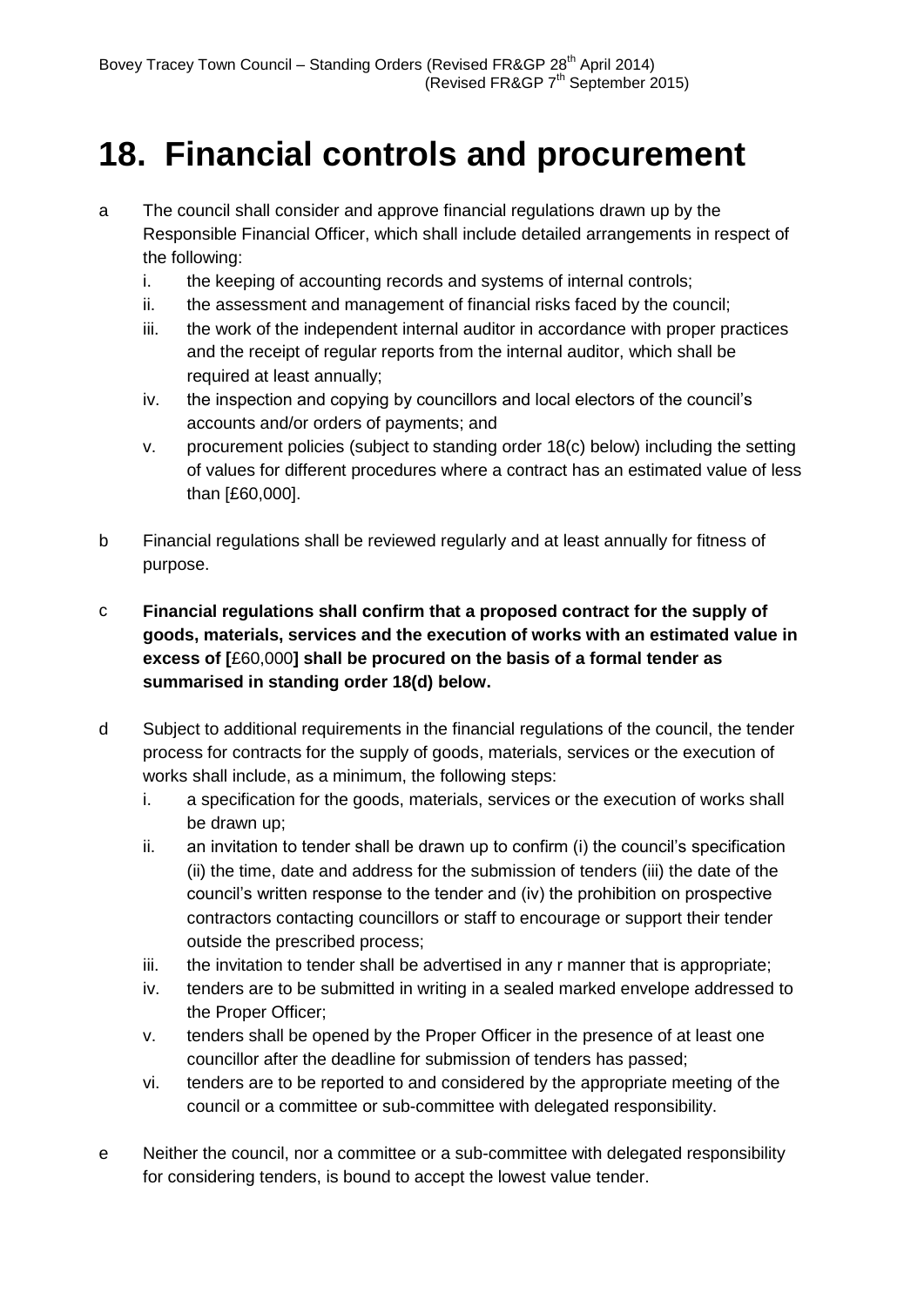f **Where the value of a contract is likely to exceed £138,893 (or other threshold specified by the Office of Government Commerce from time to time) the council must consider whether the Public Contracts Regulations 2006 (SI No. 5, as amended) and the Utilities Contracts Regulations 2006 (SI No. 6, as amended) apply to the contract and, if either of those Regulations apply, the council must comply with EU procurement rules.**

#### **19. Handling staff matters**

- a. A matter personal to a member of staff that is being considered by a meeting of the FR&GP committee OR the personnel sub-committee is subject to standing order 11 above.
- b. Subject to the council's policy regarding absences from work, the council's most senior member of staff shall notify the chairman of council or, if he is not available, the vicechairman of council of absence occasioned by illness or other reason and that person shall report such absence to the personnel sub-committee at its next meeting.
- c. The chairman of the personnel sub-committee or in his absence, the vice-chairman shall upon a resolution conduct a review of the performance and annual appraisal of the work of the Town Clerk. The reviews and appraisal shall be reported in writing and is subject to approval by resolution by the FR&GP committee.
- d. Subject to the council's policy regarding the handling of grievance matters, the council's most senior employee (or other employees) shall contact the chairman of the council or in his absence, the vice-chairman of the council in respect of an informal or formal grievance matter, and this matter shall be reported back and progressed by resolution of the FR&GP committee.
- e. Subject to the council's policy regarding the handling of grievance matters, if an informal or formal grievance matter raised by the Town Clerk relates to the chairman or vice-chairman of the council this shall be communicated to another member of FR&GP committee which shall be reported back and progressed by resolution of FR&GP committee.
- f. Any persons responsible for all or part of the management of staff shall treat the written records of all meetings relating to their performance, capabilities, grievance or disciplinary matters as confidential and secure.
- g. The council shall keep all written records relating to employees secure. All paper records shall be secured and locked and electronic records shall be password protected and encrypted.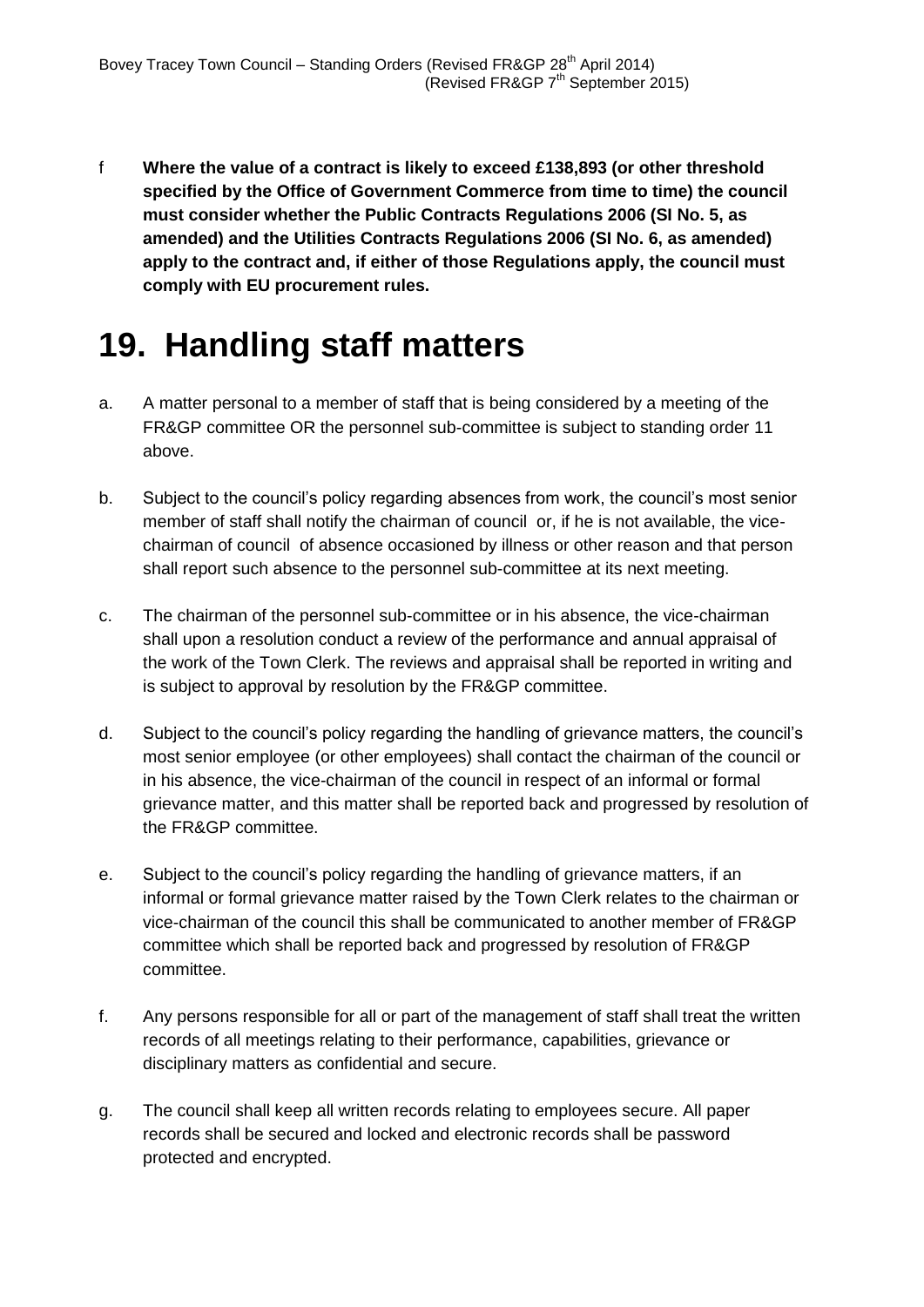h. Only persons with line management responsibilities shall have access to staff records referred to in standing orders 19(f) and (g) above if so justified. Access and means of access by keys and/or computer passwords to records of employment referred to in standing orders 19(f) and (g) above shall be provided only to the Town Clerk.

## **20 Requests for information**

- a Requests for information held by the council shall be handled in accordance with the council's policy in respect of handling requests under the Freedom of Information Act 2000 and the Data Protection Act 1998.
- b Correspondence from, and notices served by, the Information Commissioner shall be referred by the Proper Officer to the chairman of the *communications sub-committee*. The said *sub-committee* shall have the power to do anything to facilitate compliance with the Freedom of Information Act 2000.

## **21 Relations with the press/media**

a Requests from the press or other media for an oral or written comment or statement from the Council, its councillors or staff shall be handled in accordance with the Council's policy in respect of dealing with the press and/or other media.

## **22 Execution and sealing of legal deeds**

*See also standing orders 15(b)(xii) and (xvii) above.*

- a A legal deed shall not be executed on behalf of the council unless authorised by a resolution.
- b **Subject to standing order 22(a) above, any two councillors may sign, on behalf of the council, any deed required by law and the Proper Officer shall witness their signatures.**

*The above is applicable to a council without a common seal.*

## **23 Communicating with District and County**

a An invitation to attend a meeting of the council shall be sent, together with the agenda, to the Bovey Tracey ward councillor(s) of the District and County Council